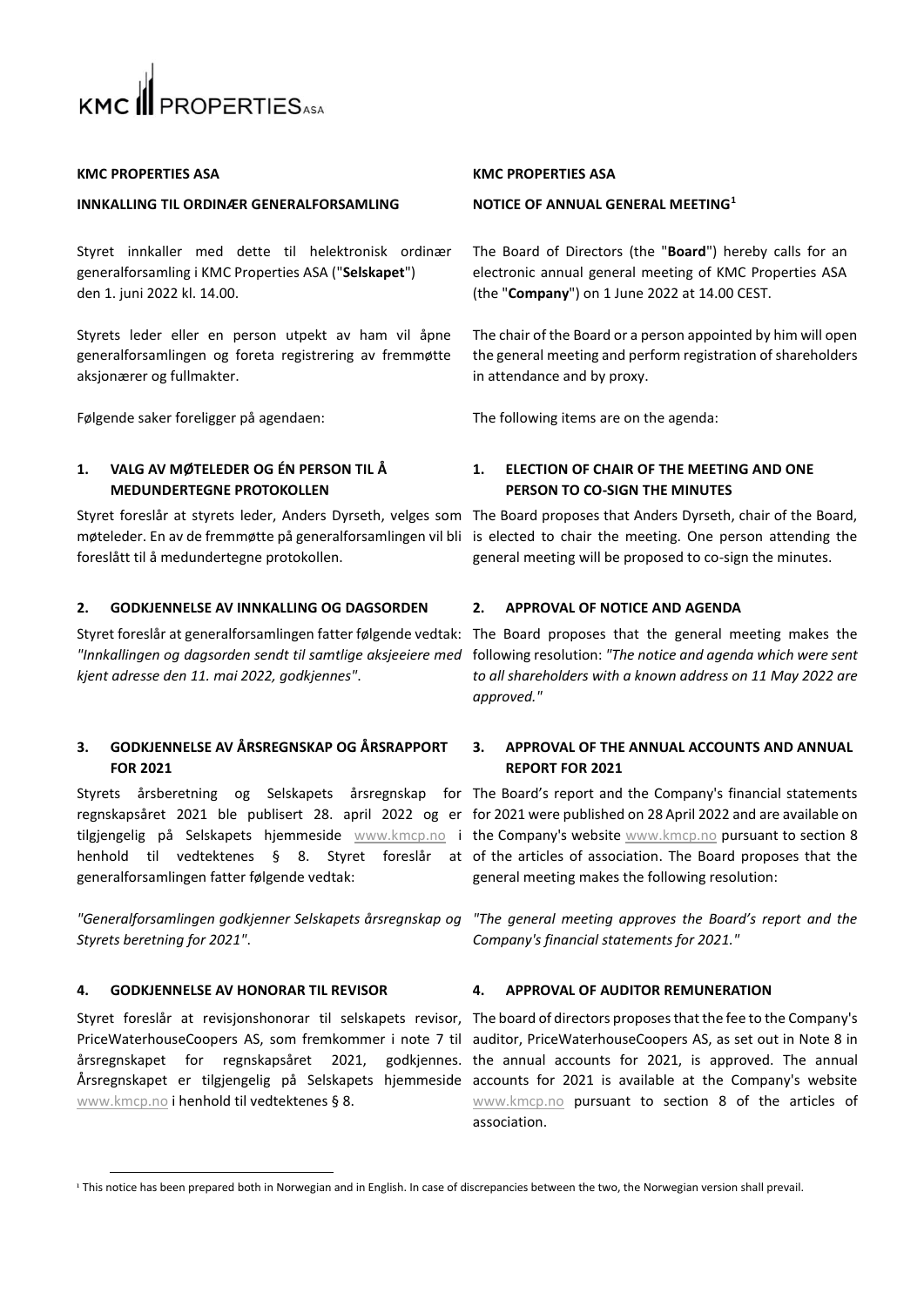vedtak:

*"Godtgjørelsen til Selskapets eksterne revisor, Årsregnskapet for 2021, godkjennes."*

# **5. GODKJENNELSE AV HONORAR TIL STYRET FOR PERIODEN FRA DEN ORDINÆRE GENERALFORSAMLINGEN I 2022 TIL DEN ORDINÆRE GENERALFORSAMLINGEN I 2023**

generalforsamling i 2023:

- Styrets leder: NOK 500 000
- Styremedlemmer: NOK 300 000
- Leder for revisjonskomiteen: NOK 55 000
- Medlem av revisjonskomiteen: NOK 40 000
- Medlemmer av kompensasjonsutvalget: NOK 30 000

Nominasjonskomiteen vil så raskt som mulig offentliggjøre sin oppdaterte innstilling til styresammensetning for generalforsamlingen. Nominasjonskomiteens innstilling vil bli gjort tilgjengelig på Selskapets hjemmeside [www.kmcp.no](http://www.kmcp.no/) i henhold til vedtektenes § 8. Styret foreslår at generalforsamlingen treffer følgende vedtak:

Generalforsamlingen velger de styremedlemmene i en samlet votering med den funksjonstid som fremgår av nominasjonskomiteens innstilling.

# **7. VALG AV MEDLEMMER TIL NOMINASJONSKOMITEEN 7. ELECTION OF MEMBERS TO THE NOMINATION**

Nominasjonskomiteen vil så raskt som mulig offentliggjøre sin oppdaterte innstilling til styresammensetning for generalforsamlingen. Nominasionskomiteens innstilling vil bli gjort tilgjengelig på Selskapets hjemmeside [www.kmcp.no](http://www.kmcp.no/) i henhold til vedtektenes § 8. Styret foreslår at generalforsamlingen treffer følgende vedtak:

Generalforsamlingen velger de medlemmene til nominasjonskomiteen i en samlet votering med den funksjonstid som fremgår av nominasjonskomiteens innstilling.

Styret foreslår at generalforsamlingen treffer følgende The board of directors proposes that the general meeting adopts the following resolution:

PriceWaterhouseCoopers AS, som fremkommer i note 8 i PriceWaterhouseCoopers AS, as set out in Note 8 in the annual *"Remuneration to the Company's independent auditor, accounts for 2021, is approved."*

# **5. APPROVAL OF REMUNERATION TO THE BOARD FOR THE PERIOD FROM THE ANNUAL GENERAL MEETING IN 2022 TO THE ANNUAL GENERAL MEETING IN 2023**

Nominasjonskomiteen foreslår følgende årlige godtgjørelse The Nomination Committee proposes the following annual for styremedlemmer for perioden fra den ordinær remuneration for board members for the period from the generalforsamling i 2022 og frem til den ordinær annual general meeting in 2022 and to the annual general meeting in 2023:

- Chair: NOK 500,000
- Board members: NOK 300,000
- Chair of the audit committee: NOK 55,000
- Members of the audit committee: NOK 40,000
- Members of the compensation committee: NOK 30,000

# **6. STYREVALG 6. BOARD APPOINTMENT**

The Nomination Committee will as promptly as possible make its updated recommendation of the composition of the Board to the general meeting. The Nomination Committees' proposal will be made available on the Company's website [www.kmcp.no](http://www.kmcp.no/) pursuant to section 8 of the articles of association. The board of directors proposes that the general meeting adopts the following proposal:

The general meeting appoints the board members with the terms of office in a combined vote as proposed by the Nomination Committee.

# **COMMITTEE**

The Nomination Committee will as promptly as possible make its updated recommendation of the composition of the Board to the general meeting. The Nomination Committees' proposal will be made available on the Company's website [www.kmcp.no](http://www.kmcp.no/) pursuant to section 8 of the articles of association. The board of directors proposes that the general meeting adopts the following proposal:

The general meeting appoints the members of the Nomination Committee with the terms of office in a combined vote as proposed by the Nomination Committee.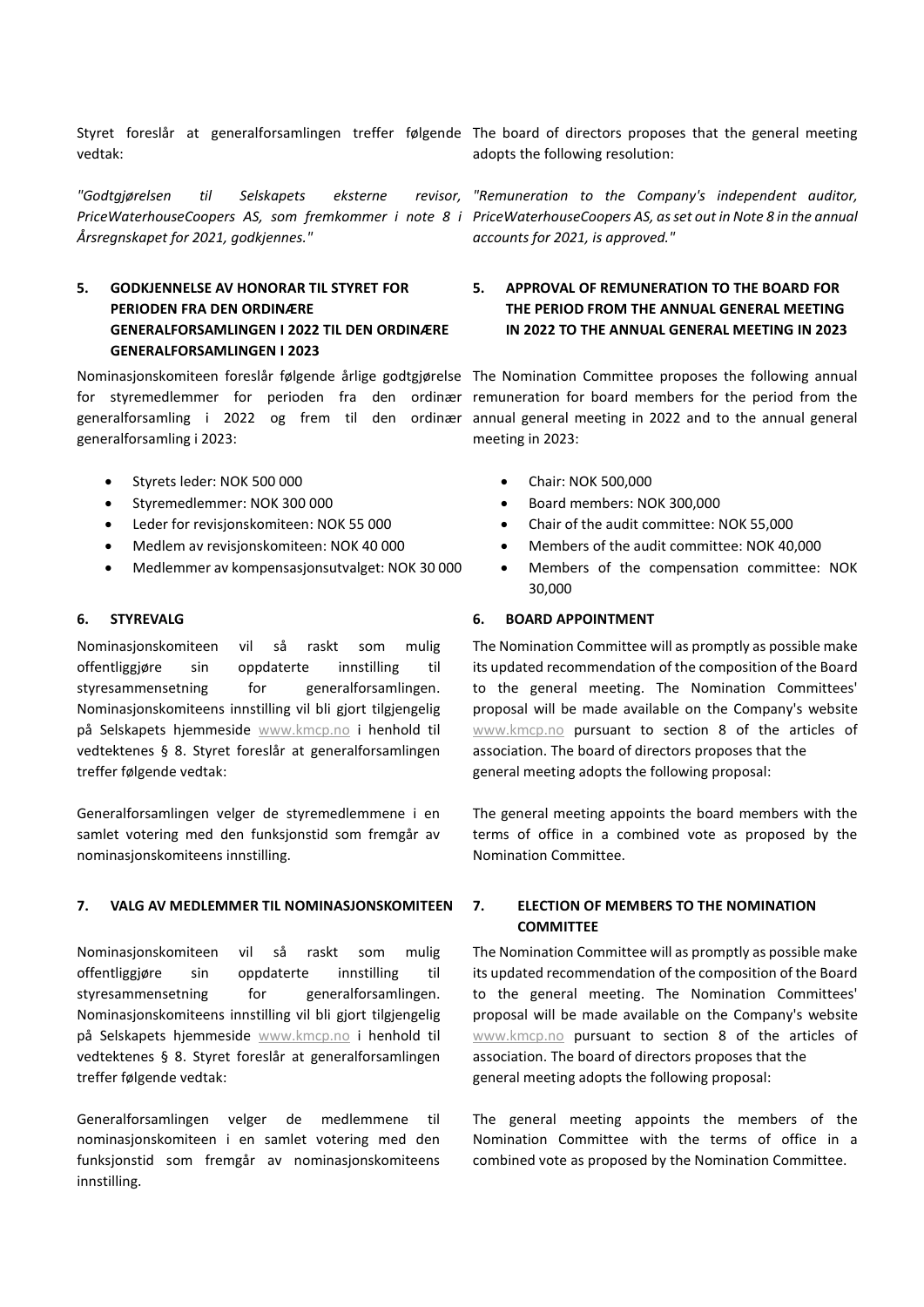# **8. FASTSETTELSE AV GODTGJØRELSE TIL NOMINASJONSKOMITEEN FOR PERIODEN FRA DEN ORDINÆRE GENERALFORSAMLINGEN I 2022 TIL DEN ORDINÆRE GENERALFORSAMLINGEN I 2023**

Det vises til innstilling fra nominasjonskomiteen, som er tilgjengelig på Selskapets hjemmesid[e www.kmcp.no](http://www.kmcp.no/) i henhold til vedtektenes § 8. Styret foreslår at generalforsamlingen treffer følgende vedtak:

- Leder: NOK 35 000
- Medlemmer: NOK 25 000

# **9. GODKJENNELSE AV RETNINGSLINJER FOR NOMINASJONSKOMITEEN**

anbefalingen i den norske anbefalingen om eierstyring og hjemmeside www.kmcp.no.

Styret foreslår at generalforsamlingen fatter følgende vedtak:

*nominasjonskomiteen".*

Redegjørelsen er ikke gjenstand for votering.

# **11. GODKJENNELSE AV RETNINGSLINJER FOR FASTSETTELSE AV GODTGJØRELSE FOR LEDENDE ANSATTE**

tilgjengelig på Selskapets hjemmeside.

# **8. DETERMINATION OF REMUNERATION TO THE NOMINATION COMMITTEE FOR THE PERIOD FROM THE ANNUAL GENERAL MEETING IN 2022 TO THE ANNUAL GENERAL MEETING IN 2023**

Reference is made to the proposal from the nomination committee, which is available at the Company's website [www.kmcp.no](http://www.kmcp.no/) pursuant to section 8 of the articles of association. The board of directors proposes that the general meeting adopts the following proposal:

- Chair: NOK 35,000
- Members: NOK 25,000

# **9. APPROVAL OF INSTRUCTIONS FOR THE NOMINATION COMMITTEE**

Selskapet opprettet i 2021 en nominasjonskomité i tråd med In 2021, the Company established a Nomination Committee selskapsledelse (NUES) kapittel 7. Dette er vedtektsfestet i § Practice for Corporate Governance. This is set out in section 7 7 i Selskapets vedtekter. Det er utarbeidet retningslinjer for of the Company's articles of association. Instructions for the nominasjonskomiteen, som er gjort tilgjengelig på Selskapets nomination committee has been prepared, and are made in accordance with chapter 7 of the Norwegian Code og available on the Company's website www.kmcp.no.

> The Board proposes that the general meeting passes the following resolution:

"Generalforsamlingen godkjenner retningslinjene for "The general meeting approves the instructions for the *nominasjonskomiteen slik disse fremgår av "Retningslinjer for nomination committee as set out in the enclosed "Instructions for the nomination committee"."*

## **10. REDEGJØRELSE FOR FORETAKSSTYRING 10. STATEMENT ON CORPORATE GOVERNANCE**

Det følger av allmennaksjeloven § 5-6 (5) at Pursuant to section 5-6 fifth paragraph of the Norwegian generalforsamlingen skal behandle redegjørelse for Public Limited Liability Companies Act, the general meeting foretaksstyring som er avgitt i henhold til regnskapsloven § 3- shall consider the statement on corporate governance made 3b. Redegjørelsen er inntatt i Selskapets årsberetning for in accordance with section 3-3b of the Norwegian Accounting 2021, som er tilgjengelig på Selskapets hjemmeside. Act. The statement is included in the Company's annual report for 2021, which is available on the Company's web page. The statement is not subject to a vote.

# **11. APPROVAL OF REMUNERATION GUIDELINES FOR SENIOR EXECUTIVES**

I samsvar med allmennaksjeloven § 6-16a og tilhørende In accordance with section 6-16a of the Norwegian Public forskrift utarbeidet Styret i 2021 retningslinjer for fastsettelse Limited Liability Companies Act and ancillary regulations, the av godtgjørelse for ledende ansatte i Selskapet. Board prepared guidelines for remuneration for senior Retningslinjene er oppdatert fra 2021 som følge av executives of the Company in 2021. The guidelines have been introduksjon av opsjonsprogrammet som beskrevet i updated since 2021, following the introduction of the option retningslinjene, samt endring av maksimal bonusutbetaling program as described in the proposed guidelines, as well as for visse ledende ansatte. Retningslinjene er gjort separat changes in maximum bonus payments to certain senior executives. The guidelines are made separately available on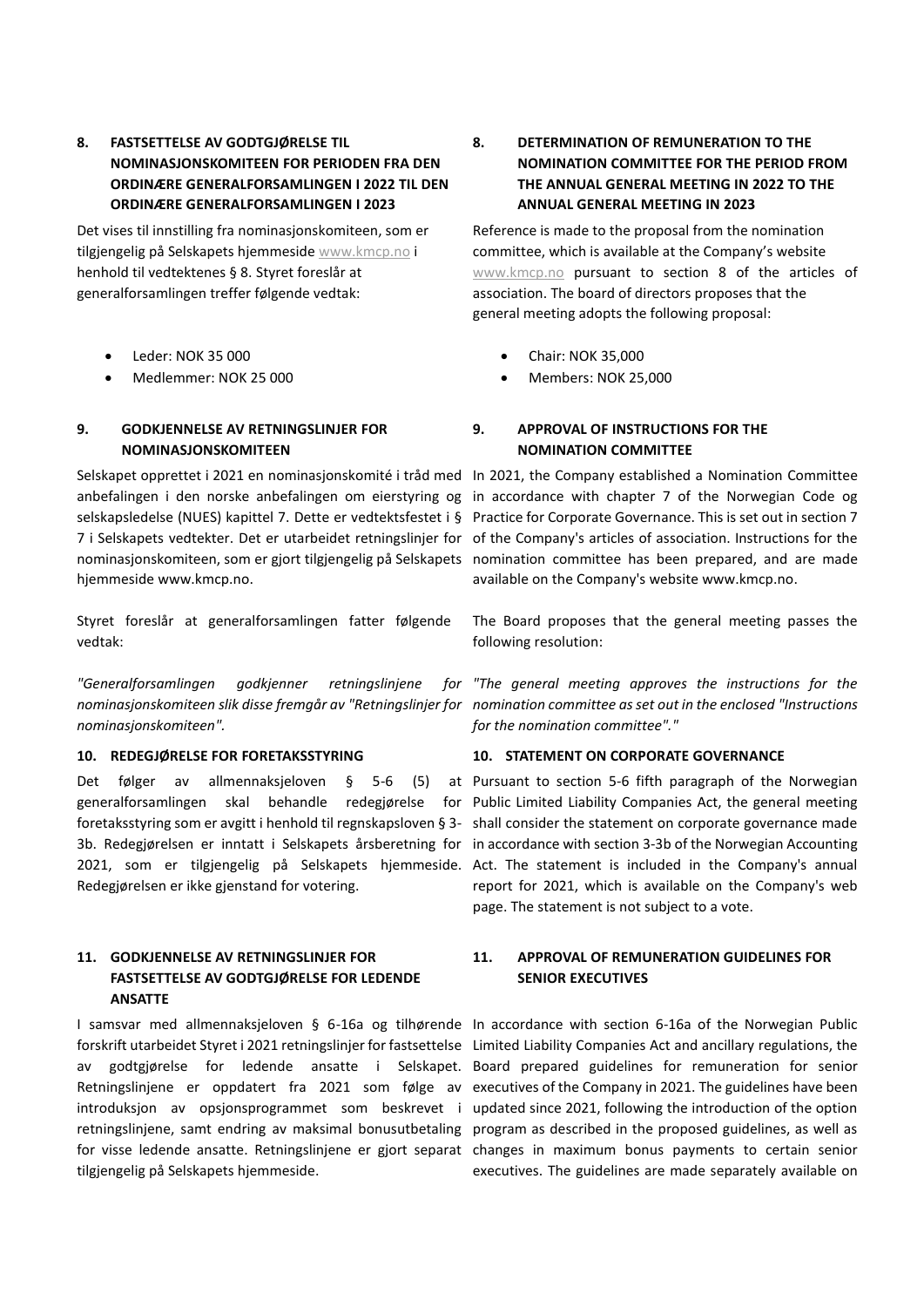I henhold til allmennaksjeloven § 5-6 (3) skal retningslinjene generalforsamlingen fatter følgende vedtak:

*"Retningslinjene i henhold til allmennaksjeloven § 6-16a og tilhørende forskrift, godkjennes."*

# **12. RÅDGIVENDE AVSTEMNING OM RAPPORT OM LØNN OG ANNEN GODTGJØRELSE TIL LEDENDE ANSATTE**

utarbeidet en rapport som gir en samlet oversikt over lønn og regulations, the board of directors has prepared a report annen godtgjørelse. Selskapets rapporter om godtgjørelse.

Rapporten er gjort separat tilgjengelig på Selskapets hjemmeside.

I henhold til allmennaksjeloven § 5-6 (4) skal rapporten In accordance with section 5-6 (4) of the Norwegian Public behandles av generalforsamlingen. Styret foreslår at Limited Liability Companies Act, the report shall be generalforsamlingen ved en rådgivende avstemming gir sin considered by the general meeting The Board of Directors tilslutning til rapporten om lønn og annen godtgjørelse til proposes that the general meeting by an advisory vote Selskapets ledende personer ved at den fatter følgende endorses the report on salary and other remuneration to the vedtak:

*Generalforsamlingen tok rapporten til orientering".*

I tråd med tidligere ønsker styret å legge til rette for at Selskapet ved vedtak i styret skal kunne utstede aksjer i situasjoner der dette anses gunstig for Selskapet, herunder bl.a. i forbindelse med kapitalinnhenting til finansiering av Selskapets virksomhet og i forbindelse med potensielle oppkjøp. Selskapet er i en ambisiøs vekstfase og ber derfor om en fullmakt på 20% av utestående aksjekapital per

the Company's web page.

godkjennes av generalforsamlingen. Styret foreslår at Limited Liability Companies Act, the guidelines are subject to In accordance with section 5-6 (3) of the Norwegian Public approval by the general meeting. The board of directors proposes that the general meeting makes the following resolution:

> *"The guidelines pursuant to Section 6-16a of the Norwegian Public Limited Liability Companies Act and ancillary regulations are approved."*

# **12. APPROVAL OF REPORT ON SALARY AND OTHER REMUNERATION TO LEADING PERSONNEL**

I tråd med asal § 6-16b og tilhørende forskrift, har styret In accordance with section 6-16b of the Act and ancillary PriceWaterhouseCoopers AS, har kontrollert at rapporten remuneration to the leading personnel. The Company's inneholder opplysninger som kreves av allmennaksjeloven og auditor, PriceWaterhouseCoopers AS, has controlled that the forskriften. Rapporten bygger på de gjeldende retningslinjene report contains the necessary information pursuant to the Act og er utformet i tråd med Europakommisjonens mal for and the regulations. The Report is based on the applicable revisor, which sets out an overview of the salary and other guidelines and is prepared in accordance with the European Commission's template for reports on remuneration.

> The report are made separately available on the Company's Website.

Company's leading personnel by making the following resolution:

"Generalforsamlingen behandlet styrets rapport for 2021 i The general meeting reviewed the board of director's report *henhold til allmennaksjeloven § 6-16b og tilhørende forskrift. on remuneration to the leading personnel for 2021 prepared in accordance with section 6-16b of the Norwegian Public Limited Liability Companies Act and ancillary regulations. The report was taken into consideration by the annual general meeting".*

# **13. GENERELL STYREFULLMAKT TIL Å UTSTEDE AKSJER 13. GENERAL BOARD AUTHORIZATION TO ISSUE SHARES**

As per previous practice, the Board wishes to facilitate a flexibility to issue shares by resolution of the Board in situations where this is considered beneficial for the Company, including inter alia in connection with capital raisings for the financing of the Company's business and in connection with potential acquisitions. The Company is in an ambitious growth phase and has therefore proposed an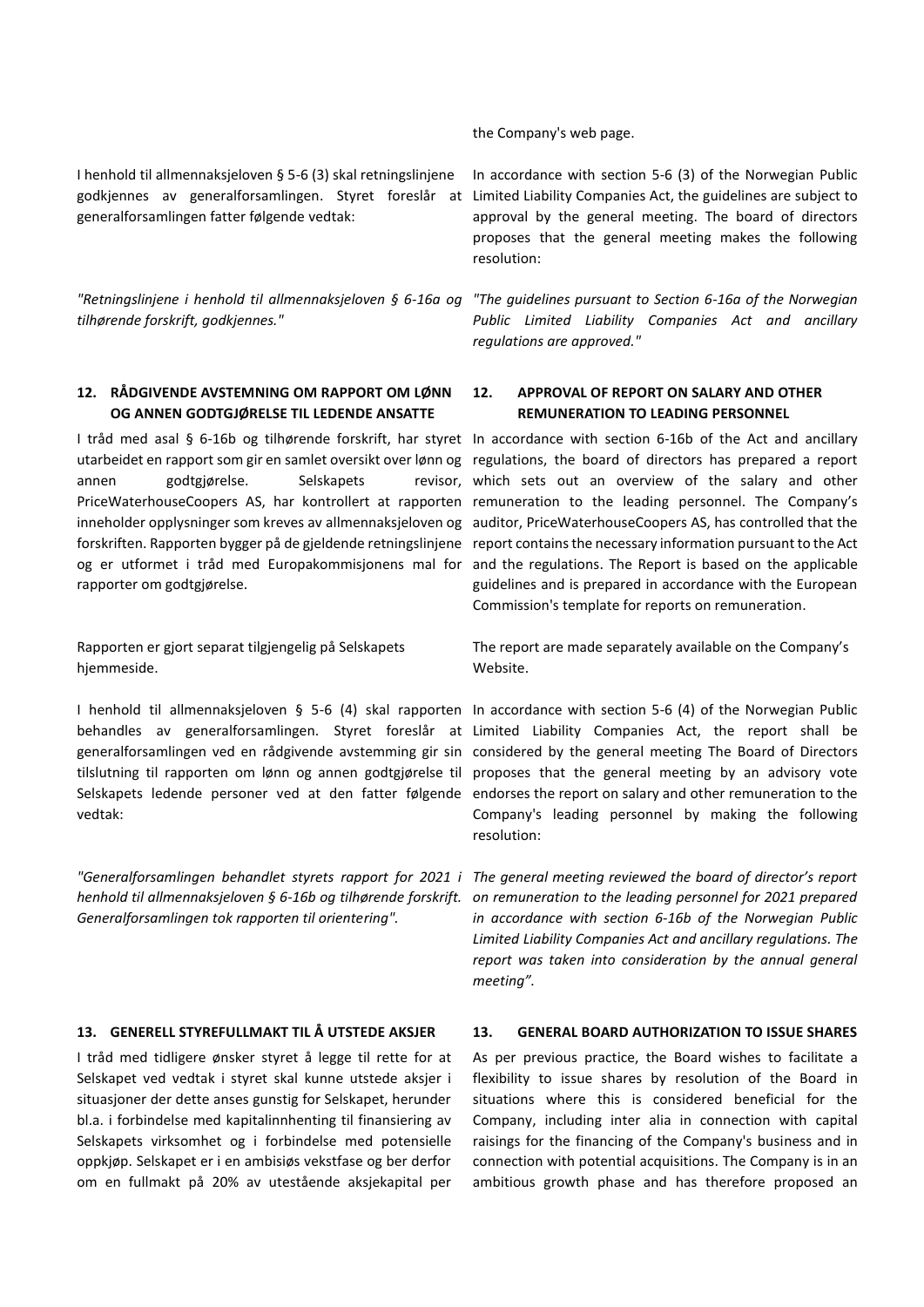innkallingsdatoen ettersom Selskapet ser flere potensielle muligheter som vil implisere utstedelse av aksjer.

På denne bakgrunn foreslår styret at generalforsamlingen fatter følgende vedtak om styrefullmakt:

- *(i) Styret gis fullmakt til å øke aksjekapitalen med et maksimumsbeløp på NOK 11 385 745,96 gjennom én eller flere aksjekapitalutvidelser ved utstedelse av nye aksjer.*
- *(ii) Tegningskurs per aksje fastsettes av styret i forbindelse med hver enkelt utstedelse.*
- *(iii) Fullmakten gjelder til ordinær generalforsamling i 2023, dog ikke lenger enn til 30. juni 2023.*
- *(iv) Eksisterende aksjonærers fortrinnsrett til å tegne og bli tildelt aksjer kan fravikes, jf. allmennaksjeloven §§ 10-4 og 10-5.*
- *(v) Fullmakten omfatter kapitalforhøyelser mot innskudd i kontanter, så vel som kapitalforhøyelser mot innskudd i annet enn kontanter og der selskapet pådras særlige plikter, jf. allmennaksjeloven § 10-2.*
- *(vi) Fullmakten omfatter kapitalforhøyelse ved fusjon etter allmennaksjeloven § 13-5.*
- *(vii) Styret vedtar de nødvendige endringer i vedtektene i overensstemmelse med kapitalforhøyelser i henhold til fullmakten.*
- *(viii) Fra tidspunktet for registrering i Foretaksregisteret, erstatter denne fullmakten den tidligere styrefullmakten til å forhøye aksjekapitalen med inntil NOK 9 500 000, som styret ble tildelt på den ordinære generalforsamlingen den 2. juni 2021.*

# **14. STYREFULLMAKT TIL Å UTSTEDE AKSJER I FORBINDELSE MED INCENTIVPROGRAMMER**

Selskapet ser på opsjonstildeling og aksjebasert insentivordning som viktige virkemiddeler for at konsernet skal tiltrekke seg og beholde dyktige medarbeidere, og for å etablere et interessefellesskap mellom disse og Selskapets

authorization of 20% of the Company's outstanding share capital as of the date of the general meeting notice as it sees numerous investment opportunities which will imply the issuance of shares.

On this basis, the Board proposes that the general meeting passes the following resolution on board authorization:

- *(i) The Board is authorized to increase the share capital by a maximum amount of NOK 11,385,745.96 in one or more share capital increases through issuance of new shares.*
- *(ii) The subscription price per share shall be determined by the Board in connection with each issuance.*
- *(iii) The authorization is valid until the annual general meeting in 2023, however no longer than until 30 June 2023.*
- *(iv) Existing shareholders' pre-emptive rights to subscribe for and to be allocated shares may be deviated from, cf. the Public Companies Act sections 10-4 and 10-5.*
- *(v) The authorization covers share capital increases against contribution in cash, as well as share capital increases against contribution in kind and in which the Company is incurring with special obligations, cf. section 10-2 of the Public Companies Act.*
- *(vi) The authorization comprises share capital increase in connection with mergers pursuant to Section 13- 5 of the Norwegian Public Limited Liability Companies Act.*
- *(vii) The Board shall resolve the necessary amendments to the articles in accordance with capital increases resolved pursuant to this authorization.*
- *(viii) From the time of registration in the Norwegian Register of Business Enterprises, this authorisation replaces the previous authorisation to increase the share capital by up to NOK 9,500,000, given to the Board of Directors at the annual general meeting held on 2 June 2021.*

# **14. BOARD AUTHORIZATION TO ISSUE SHARES IN CONNECTION WITH INCENTIVE PROGRAMS**

The Company is of the view that option grants and share based incentive program are important tools to attract and retain competent personnel, and to align the interests of such personnel with those of the shareholders. As set out in the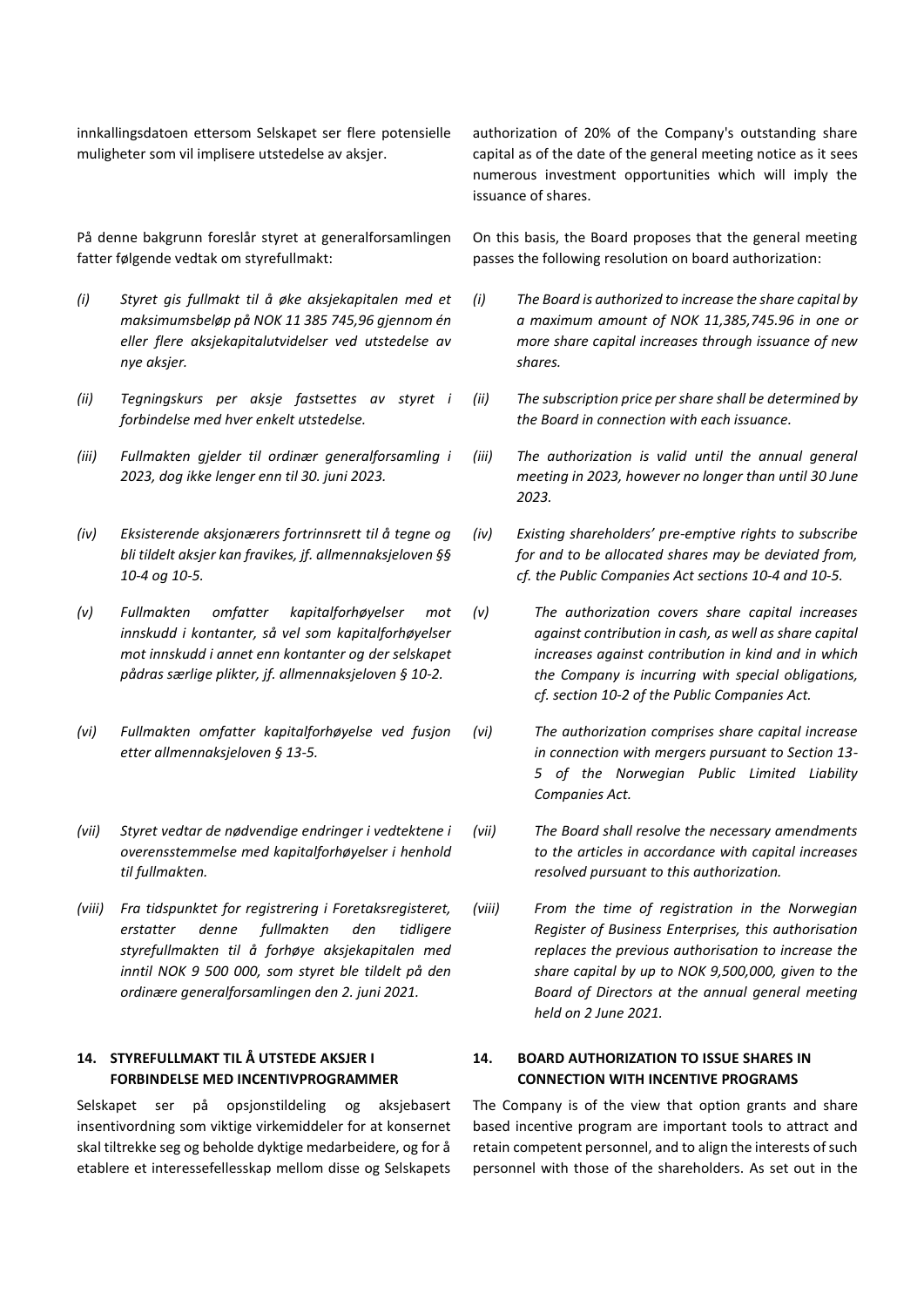aksjonærer. Slik det fremgår av retningslinjene for fastsettelse av lønn og annen godtgjørelse til ledende ansatte omtalt i sak 9 over, så foreslås det å legge til rette for at Selskapet kan gi opsjoner til ledelsen og ansatte.

For å legge forholdene til rette for gjennomføringen av innløsningen av opsjonene og andre aksjebaserte insentivordninger, foreslår styret at det gis en fullmakt til å forhøye aksjekapitalen i tilknytning til incentivordninger til nøkkelpersoner og andre ansatte i én samlet fullmakt.

Styret foreslår derfor at generalforsamlingen gir styret fullmakt til å forhøye aksjekapitalen med inntil NOK 800 000 ved utstedelse av inntil 4 000 000 aksjer (ca. 1,4% av utestående aksjer per innkallingsdagen), og at denne fullmakten varer frem til den tidligste av ordinær generalforsamling i 2023 og 30. juni 2023.

Da styrefullmakten skal benyttes til å utstede aksjer til innehavere av opsjoner, foreslås det at styrefullmakten gir styret mulighet til å fravike aksjeeiernes fortrinnsrett til tegning og tildeling av nye aksjer.

- *(i) Styret gis fullmakt til å øke aksjekapitalen med et maksimumsbeløp på NOK* 800 000 *gjennom én eller flere aksjekapitalutvidelser ved utstedelse av nye aksjer.*
- *(ii) Tegningskurs per aksje fastsettes av styret i forbindelse med hver enkelt utstedelse.*
- *(iii) Fullmakten gjelder frem til ordinær generalforsamling i 2023, dog ikke lenger enn til 30. juni 2023.*
- *(iv) Eksisterende aksjonærers fortrinnsrett til å tegne og bli tildelt aksjer kan fravikes, jf. allmennaksjeloven §§ 10-4 og 10-5.*
- *(v) Fullmakten kan kun benyttes i forbindelse med utstedelse av aksjer til konsernets ledelse og ansatte i forbindelse med innløsningen av opsjoner og andre aksjebaserte insentivordninger Fullmakten kan benyttes i situasjoner som nevnt i verdipapirhandelloven § 6-17.*

guidelines for determination of salary and other remuneration referred to in item 9 above, it has been proposed to give the management and employees options.

In order to facilitate the implementation of the share options and other share-based incentive schemes, the board of directors proposes that the authorization to increase the share capital in connection with share incentive arrangements for key personnel and other employees is granted in a joint authorization.

The board of directors proposes therefore that the general meeting authorizes the board of directors to increase the share capital by up to NOK 800,000 by the issuance of up to 4,000,000 new shares (approx. 1.4% of the outstanding shares as of the notice date), and that this authorization shall be valid until the earlier of the annual general meeting in 2023 and 30 June 2023.

As the authorization shall be used in connection with issuance of new shares to option holders, the board of directors proposes that it is authorized to deviate from the shareholders' preferential right to subscribe for and be allotted new shares.

Styret foreslår at generalforsamlingen vedtar følgende: The board of directors proposes that the general meeting adopts the following resolution:

- *(i) The Board is granted the authorization to increase the share capital by a maximum amount of NOK*  800,000 *in one or more share capital increases through issuance of new shares.*
- *(ii) The subscription price per share shall be fixed by the Board in connection with each issuance.*
- *(iii) The authorization is valid until the annual general meeting in 2023, however no longer than until 30 June 2023.*
- *(iv) Existing shareholders' pre-emptive rights to subscribe for and to be allocated shares may be deviated from, cf. the Public Companies Act sections 10-4 and 10-5.*
- *(v) The authorization may only be used in connection with issuance of shares to the group's management and employees in relation to the exercise of share options and other incentive programs. The authorization can be used in situations as described in the Norwegian Securities*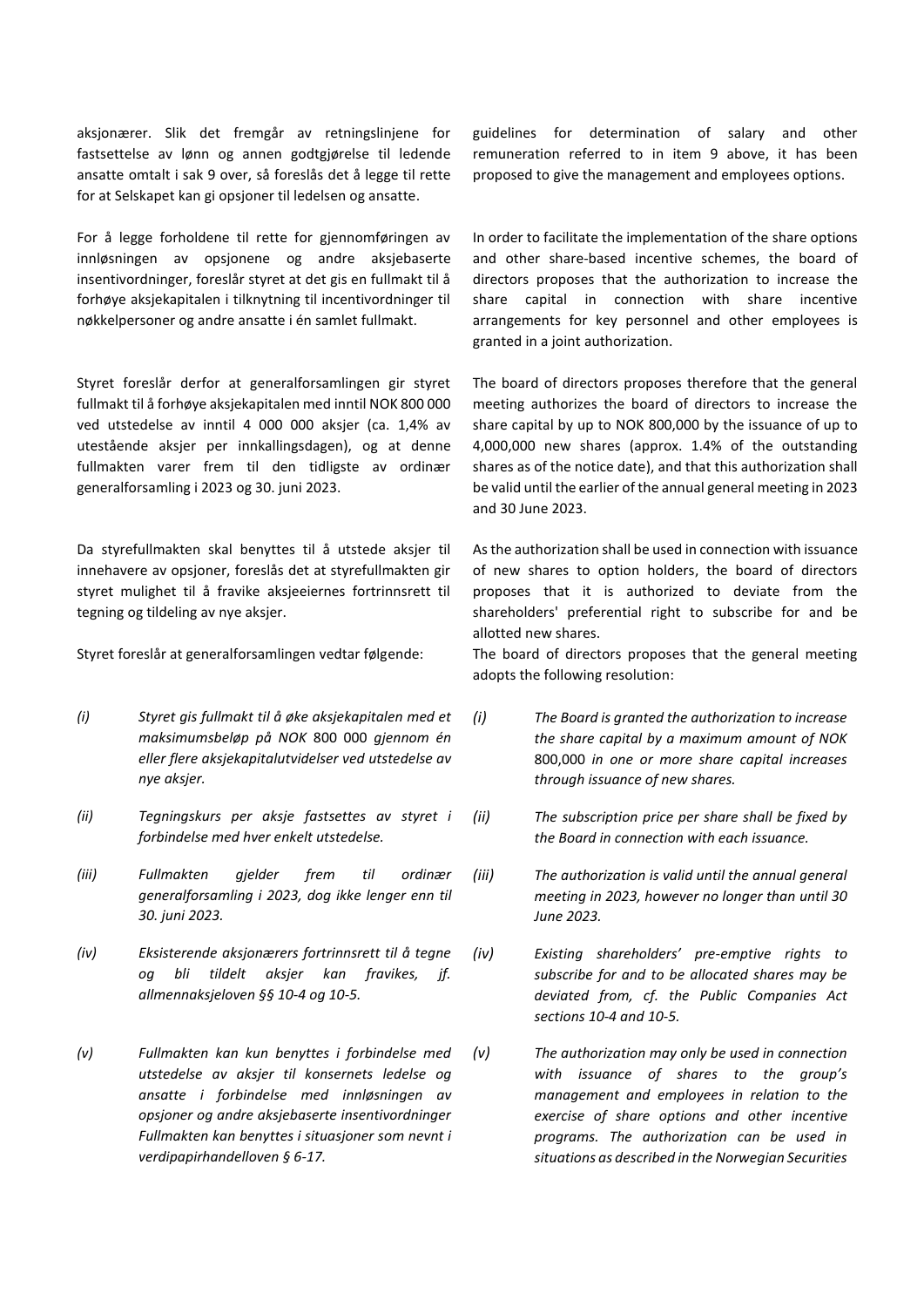*Trading Act section 6-17.*

- *(vi) Fullmakten omfatter ikke kapitalforhøyelser mot innskudd i andre eiendeler enn penger og med særlige tegningsvilkår, jf. allmennaksjeloven § 10- 2.*
- *(vii) Fullmakten omfatter ikke kapitalforhøyelse ved fusjon etter aksjeloven § 13-5.*
- *(viii) Styret vedtar de nødvendige endringer i vedtektene i overensstemmelse med kapitalforhøyelser i henhold til fullmakten.*
- *(ix) Fra tidspunktet for registrering i Foretaksregisteret, erstatter denne fullmakten den tidligere styrefullmakten til å forhøye aksjekapitalen med inntil NOK 500 000 som styret ble tildelt på den ordinære generalforsamlingen den 2. juni 2021.*

Styret ønsker å legge til rette for at Selskapet skal kunne erverve egne aksjer, enten for å kunne levere aksjer i henhold til eventuelle avtaler om aksjebasert insentivordninger, eller i andre situasjoner der slike erverv av andre årsaker anses gunstig for Selskapet.

På denne bakgrunn foreslår styret at generalforsamlingen fatter følgende vedtak om styrefullmakt:

- *(i) Styret gis fullmakt til på vegne av Selskapet å erverve aksjer i Selskapet ("egne aksjer") med en samlet pålydende verdi på inntil NOK 4 800 000. Dersom Selskapet avhender eller sletter egne aksjer skal dette beløpet forhøyes med et beløp tilsvarende pålydende verdi av de avhendede og slettede aksjene.*
- *(ii) Ved erverv av egne aksjer kan det ikke betales et vederlag pr. aksje som er mindre enn NOK 1 eller som overstiger NOK 20.*
- *(iii) Styret fastsetter på hvilke måter egne aksjer kan erverves eller avhendes. Fullmakten kan benyttes i situasjoner som nevnt i verdipapirhandelloven § 6- 17.*
- *(vi) The authorization does not include share capital increases against contribution in kind and with special subscription terms, cf. section 10-2 of the Public Companies Act.*
- *(vii) The authorization does not comprise share capital increase in connection with mergers pursuant to Section 13-5 of the Norwegian Public Limited Liability Companies Act.*
- *(viii) The Board shall resolve the necessary amendments to the articles in accordance with capital increases resolved pursuant to this authorization.*
- *(ix) From the time of registration in the Norwegian Register of Business Enterprises, this authorisation replaces the previous authorisation to increase the share capital by up to NOK 500,000, given to the Board of Directors at the annual general meeting held on 2 June 2021.*

# **15. STYREFULLMAKT TIL Å ERVERVE EGNE AKSJER 15. BOARD AUTHORIZATION TO ACQUIRE TREASURY SHARES**

The Board wishes to enable the Company's acquisition of treasury shares, either for the purpose of share-based incentive schemes, or in other situations where such acquisitions are considered to be beneficial for the Company.

On this basis, the Board proposes that the general meeting passes the following resolution on board authorization:

- *(i) The Board is authorized to acquire shares in the Company ("treasury shares") with an aggregate nominal value of up to NOK 4,800,000. If the Company disposes of or cancels treasury shares, this amount shall be increased with an amount corresponding to the nominal value of the disposed and cancelled shares.*
- *(ii) When acquiring treasury shares the consideration per share may not be less than NOK 1 and may not exceed NOK 20.*
- *(iii) The Board determines the methods by which own shares can be acquired or disposed of. The authorization can be used in situations described in the Norwegian Securities Trading Act section 6- 17.*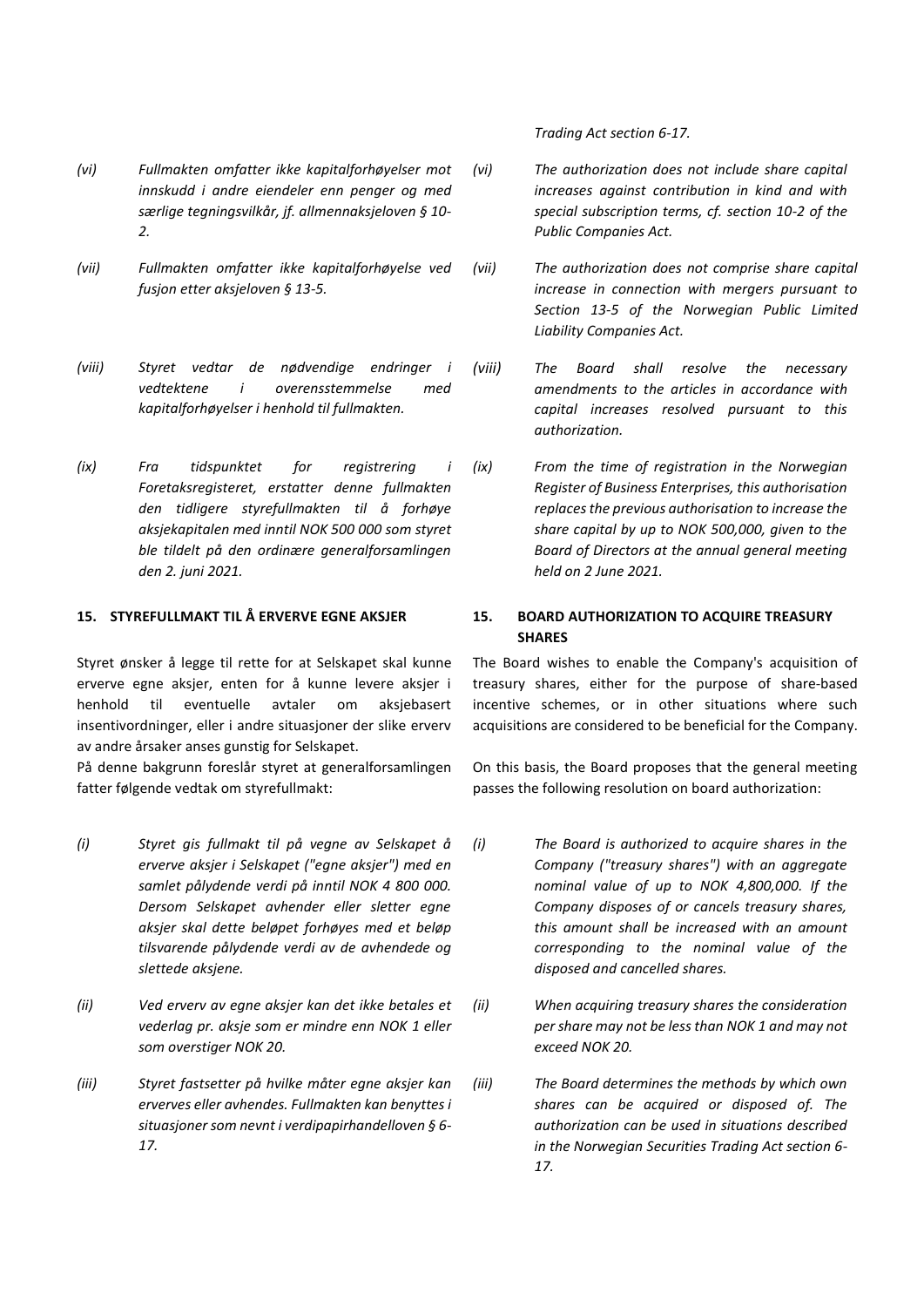- *(iv) Fullmakten gjelder frem til ordinær generalforsamling i 2023, dog ikke lenger enn til 30. juni 2023.*
- *(v) Fra tidspunktet for registrering i Foretaksregisteret, erstatter denne fullmakten den tidligere styrefullmakten til erverve aksjer i Selskapet og ta sikkerhet i egne aksjer med en samlet pålydende verdi på inntil NOK 4 834 930 som styret ble tildelt på den ordinære generalforsamlingen den 2. juni 2021.*

For å legge til rette for at Selskapet kan avholde generalforsamlingene i Oslo kommune, foreslår styret at generalforsamlingen vedtar å endre vedtektenes § 2 som følger:

*"Selskapets forretningskontor er i Trondheim kommune.* 

*Selskapet kan avholde generalforsamling i Oslo kommune".*

*\*\*\*\*\* \*\*\*\*\**

foreta avstemming i reell tid.

og til egen guide om hvordan aksjonærer kan delta on how shareholders can participate electronically. elektronisk.

web.lumiagm.com tast der inn «Møte ID» **140-709-126** og klikke «Bli med på møtet». Man kan eventuelt også bruke direktelenke [https://web.lumiagm.com/#/140709126,](https://web.lumiagm.com/#/140709126) tast deretter inn referansenummer og pin-kode som identifiserer den enkelte. Nærmere informasjon om fjerndeltakelse på generalforsamlingen, er vedlagt denne innkallingen som Vedlegg 1.

- *(iv) The authorization is valid until the annual general meeting in 2023, however no longer than until 30 June 2023.*
- *(v) From the time of registration in the Norwegian Register of Business Enterprises, this authorisation replaces the previous authorisation to authorized to acquire shares in the Company and take security in treasury shares on behalf of the Company with an aggregate nominal value of up to NOK 4,834,930, given to the Board of Directors at the annual general meeting held on 2 June 2021.*

### **16. ENDRING AV SELSKAPETS VEDTEKTER 16. AMENDMENTS TO THE ARTICLES OF ASSOCIATION**

In order to facilitate that the Company may conduct its general meetings in Oslo, the board proposes that the general meeting resolve to amend the articles of association section § 2 to the following:

*"The company's registered office is in the municipality of Trondheim, Norway.* 

*The company may hold general meetings in the municipality of Oslo, Norway.* 

Den elektroniske deltakelsen er organisert av DNB Bank The online remote participation is being organised by DNB Verdipapirservice og dets underleverandør Lumi. Gjennom å Bank Issuer Services and its subcontractor Lumi. By attending delta på den elektroniske ordinære generalforsamlingen, vil the online annual general meeting, shareholders will be able aksjeeiere være i stand til å høre på audiocast av møtet, se to listen to a live audiocast of the meeting, see the presentasjonen, stille spørsmål til sakene på agendaen og presentation, submit questions relating to the items on the agenda and cast their votes in the real time poll of the annual general meeting.

Det er ikke nødvendig med påmelding for å delta online, men Registration not required to participate online, but aksjonærer må være pålogget før møtet begynner. Er man shareholders must be logged in before the meeting starts. If ikke logget inn innen generalforsamlingen starter vil man ikke you are not logged in before the general meeting starts, you telle med blant de representerte og får da heller ikke stemt. Will not count among those represented and you will not be Innlogging starter en time før. Det vises til informasjon under able to vote. Log in starts an hour before. See separate guide

For å delta i møtet må deltakerne gå til nettsiden To attend the meeting the participant must visit the website web.lumiagm.com, enter the "Meeting ID" **140-709-126** and click "Join". You can also use the direct link [https://web.lumiagm.com/#/140709126,](https://web.lumiagm.com/#/140709126) and then enter the reference and PIN code that identifies the individual. More detailed information on remote attendance at the meeting, is enclosed hereto as Appendix 1.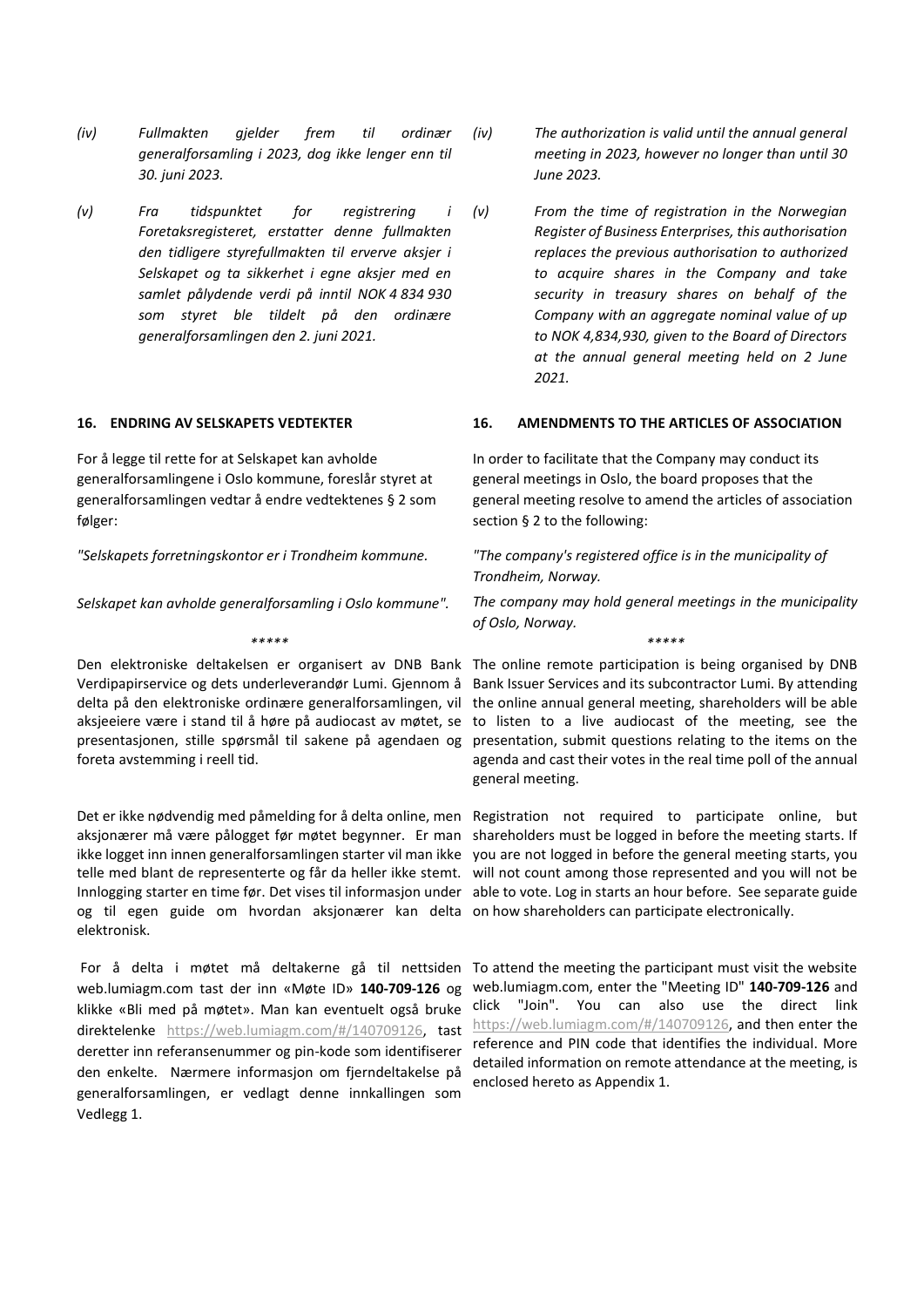Alle aksjonærer registrert i VPS blir tildelt deres eget unike All shareholders registered in the VPS are assigned their own referansenummer og PIN-kode av VPS-systemet til bruk for unique reference and PIN code for use in the EGM and the generalforsamlingen og Lumi nettsiden. Disse er tilgjengelig Lumi website, available to each shareholder through VPS gjennom VPS investortjenester. Logg deg investortjenester, velg Hendelser, Generalforsamling. Klikk på Corporate Actions, General Meeting. Click on the ISIN and you ISIN og du vil kunne se ditt unike referanse-nummer (Ref.nr.) can see your reference number (Ref.nr.) and PIN code. All VPS og PIN-kode. Alle VPS direkte registrerte aksjeeiere har registered shareholders may access VPS Investor Services tilgang til investortienester enten https://www.vps.no/pub/ eller nettbank. Ta kontakt med din your VPS account operator if you do not have access. kontofører om du mangler tilgang.

Aksjonærer som ikke finner unike referansenummer og PIN-All shareholders who cannot find their own unique reference kode i investortjenester eller mottatt per post, kan kontakte and PIN code through VPS Investor Service, may contact DNB DNB Bank Verdipapirservice på tlf: 23 26 80 20, eller sende en Investor Services on +47 23 26 80 20, or send an e-mail to e-post til genf@dnb.no.

Aksjeeiere som ikke har huket av for at de ønsker meldinger Shareholders who have not selected electronic corporate fra selskap elektronisk i investortjenester, vil i tillegg få messages in investor Services will also receive their reference tilsendt pr. post (møteseddel) deres referansenummer og number and PIN code by post (on the ballots) together with PIN-kode sammen med innkallingen fra Selskapet.

elektroniske generalforsamlingen, kan gi fullmakt eller virtualgeneralmeetingmayberepresentedbyproxyandmay forhåndsstemme. Tildeling av fullmakter kan registreres vote in advance. Granting of proxy may be registered through elektronisk via selskapets hjemmeside www.kmcp.no eller via the Company's website www.kmcp.no or through VPS. Investortjenester eller ved at signert blankett sendes til Investor Services orbye-mailtogenf@dnb.no, orbyregular genf@dnb.no, eller per post til DNB Bank ASA, mail to DNB Bank ASA, Registrars Department, P.O. Box 1600 Verdipapirservice, Postboks 1600 Sentrum, 0021 Oslo, Norge. Centrum, 0021 Oslo, Norway. Proxies with voting instructions Fullmakter med stemmeinstruks kan ikke registreres cannot be submitted electronically and must be sent to elektronisk, og må sendes til genf@dnb.no (skannet genf@dnb.no (scanned form) or by regular mail to DNB Bank blankett), eller post til DNB Bank ASA, Verdipapirservice, ASA, Registrars' Department, P.O. Box 1600 Centrum, 0021 Postboks 1600 Sentrum, 0021 Oslo, Norge. Forhåndsstemme Oslo, Norway. Voting in advance may only be executed kan kun gjøres elektronisk ved innlogging i VPS electronically, through the logging on to VPS Investor Investortjenester ved å velge Hendelser – Generalforsamling Services, by selecting Corporate Actions, General Meeting, or eller ved å følge følgende lenke-by <https://web.lumiagm.com/#/140709126> eller via selskapets https://web.lumiagm.com/#/140709126 or by accessing the hjemmeside www.kmcp.no. Aksjeeiere må identifisere seg Company's webpage, www.kmcp.no. All shareholders must med deres referansenummer og PIN-kode generalforsamlingen. Aksjonærer som ikke får registrert seg code. Shareholders who are not able to register electronically elektronisk kan sende inn per e-post til [genf@dnb.no](mailto:genf@dnb.no) eller may also send an e-mail to [genf@dnb.no](mailto:genf@dnb.no) or by mail as post som angitt på blankettene. Frist for å registrere referenced in the proxy and voting in advance forms. The forhåndsstemmer og fullmakt er 31. mai 2022 kl. 16:00.

Aksjeeiere kan allerede nå logge seg inn og forhåndsstemme Shareholders can already now log in and vote in advance or eller gi fullmakt til styrets leder eller en annen person før den give authorization to the chairman of the board of directors ekstraordinære generalforsamlingen. Aksjeeiere kan fortsatt or other person prior to the extraordinary general meeting.

allmennaksjeloven § 4-10, og den reelle aksjeeieren ønsker å Section 4-10 of the Norwegian Public Limited Companies Act, delta i generalforsamlingen, personlig eller ved fullmakt, må and the beneficial owner wishes to attend the general den reelle aksjeeieren overføre aksjene til en VPS konto i den meeting, whether in person or by proxy, the beneficial owner reelle aksjeeierens navn forut for avholdelse av must-transfer-the-share-to-a-VPS-account-in-the-name-of-thegeneralforsamlingen. Aksjeeiere som gjør dette bes å sende beneficial owner prior to the date of the general meeting. en e-post til genf@dnb.no og be om brukernavn og passord Shareholders who do this are asked to send an email to

på Investor Services. Access VPS Investor Services, select via through https://www.vps.no/pub/ or internet bank. Contact

[genf@dnb.no.](mailto:genf@dnb.no)

the notice from the Company.

Aksjeeiere som ikke har anledning til selv å delta i den Shareholders that are prevented from participating in the following this link for identify themselves by their own unique reference and PIN deadline for advance voting and registration of proxy is 31 May 2022 at 16:00 hours CET.

logge seg på når generalforsamlingen avholdes og følge med. Shareholders can still log in while the general meeting is being held and follow.

Dersom aksjer er registrert i VPS på en forvalter, jf. If shares are held through a nominee in the VPS register, cf.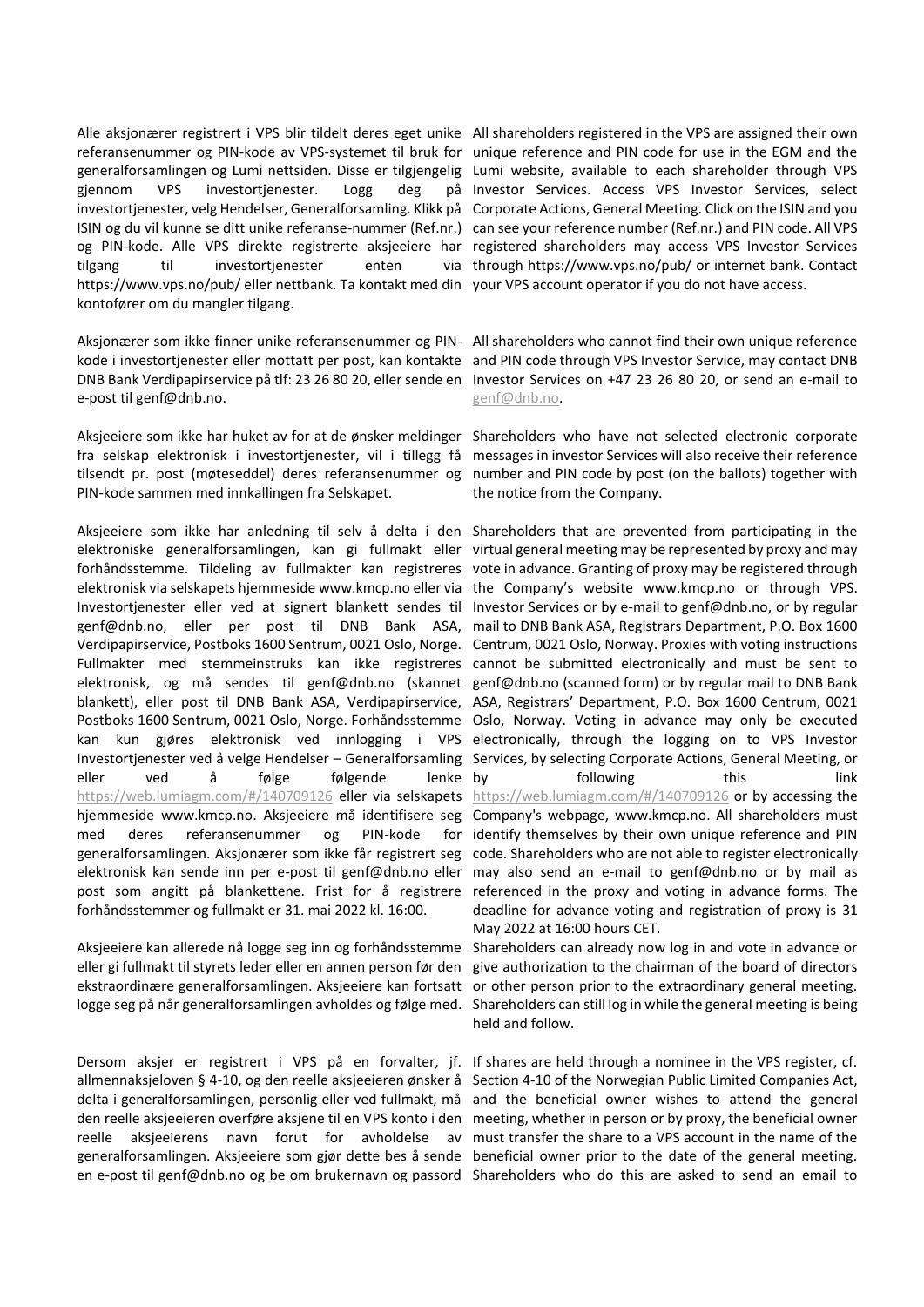for pålogging i Lumi AGM. Aksjeeiere som har ervervet aksjer genf@dnb.no and ask for their username and password for i Selskapet etter at denne innkallingen ble sendt kan også få Lumi AGM login. Shareholders who have acquired shares brukernavn og passord fra genf@dnb.no.

www.kmcp.no innen fristen.

### *Andre forhold*

allmennaksjeloven gjelder for Selskapet.

På dagen for innkallingen har Selskapet utstedt i alt 284 643 As of the date of this notice, the Company has issued egne aksjer.

som er offentliggjort av Selskapet via [www.newsweb.no.](http://www.newsweb.no/)

Følgende dokumenter, samt andre dokumenter av relevans regarding the general meeting, will be available on the for generalforsamlingen, vil være tilgjengelig på Selskapets Company's web page: hjemmeside:

- Denne innkallingen og vedlagte registrerings- og fullmaktsskjema
- Årsrapport og årsregnskap for 2021
- Retningslinjer for lederlønn
- Retningslinjer for nominasjonskomiteen
- Rapport om lønn og annen godtgjørelse til ledende ansatte
- Nominasjonskomiteens anbefalinger
- Selskapets vedtekter
- Forslag til oppdaterte vedtekter som reflekterer styrets forslag til endring i innkallingen punkt 15

# **VEDLEGG**

- 1. Fullmaktsskjema uten stemmeinstruks til generalforsamlingen
- 2. Fullmaktsskjema med stemmeinstruks til generalforsamlingen
- 3. Informasjon om veiledning om elektronisk deltakelse på generalforsamlingen
- 4. Oppdaterte vedtekter

after this notice was sent can also obtain username and password from genf@dnb.no.

Det følger av asal § 5-11b at Selskapet skal innen 15 dager Pursuant to section 5-11b of the Act, the Company shall etter generalforsamlingen offentliggjøre fortegnelsen over within 15 days after the general meeting publish the list of aksjonærene som har deltatt på generalforsamlingen. En slik shareholders which attended the general meeting. Such list fortegnelse vil være tilgjengelig på Selskapets nettsider will be made available at the Company's website www.kmcp.no within the deadline.

### *Other matters*

KMC Properties ASA er et allmennaksjeselskap og KMC Properties ASA is a Norwegian public limited company subject to the rules of the Norwegian Public Limited Liability Companies Act.

649 aksjer og hver aksje gir én stemme. Selskapet eier ingen 284,643,649 shares, each of which represents one vote. The Company does not hold treasury shares.

I perioden etter siste balansedag er det ikke inntruffet Since the latest balance sheet date, there have been no hendelser av vesentlig betydning for Selskapet utover det events of significant importance for the Company other than what has been publicly disclosed at www.newsweb.no.

The following documents, as well as other documents

- This notice and the enclosed registration and proxy forms
- The 2021 annual report and financial statement
- Remuneration guidelines
- Instructions for the Nomination Committee
- Report on salary and other remuneration to leading personnel
- The recommendations of the Nomination Committee
- The Company's Articles of Association
- Proposed updated articles of association which reflect the board of directors amendment proposal included in section 15 above

# **APPENDICES**

- 1. Proxy form without voting instruction to the general meeting
- 2. Proxy form with voting instructions to the general meeting
- 3. Information and guidelines for electronic attendance at the general meeting
- 4. Oppdaterte vedtekter

11 May 2022

On behalf of the Board of Directors of **KMC PROPERTIES ASA** Anders Dyrseth (chair)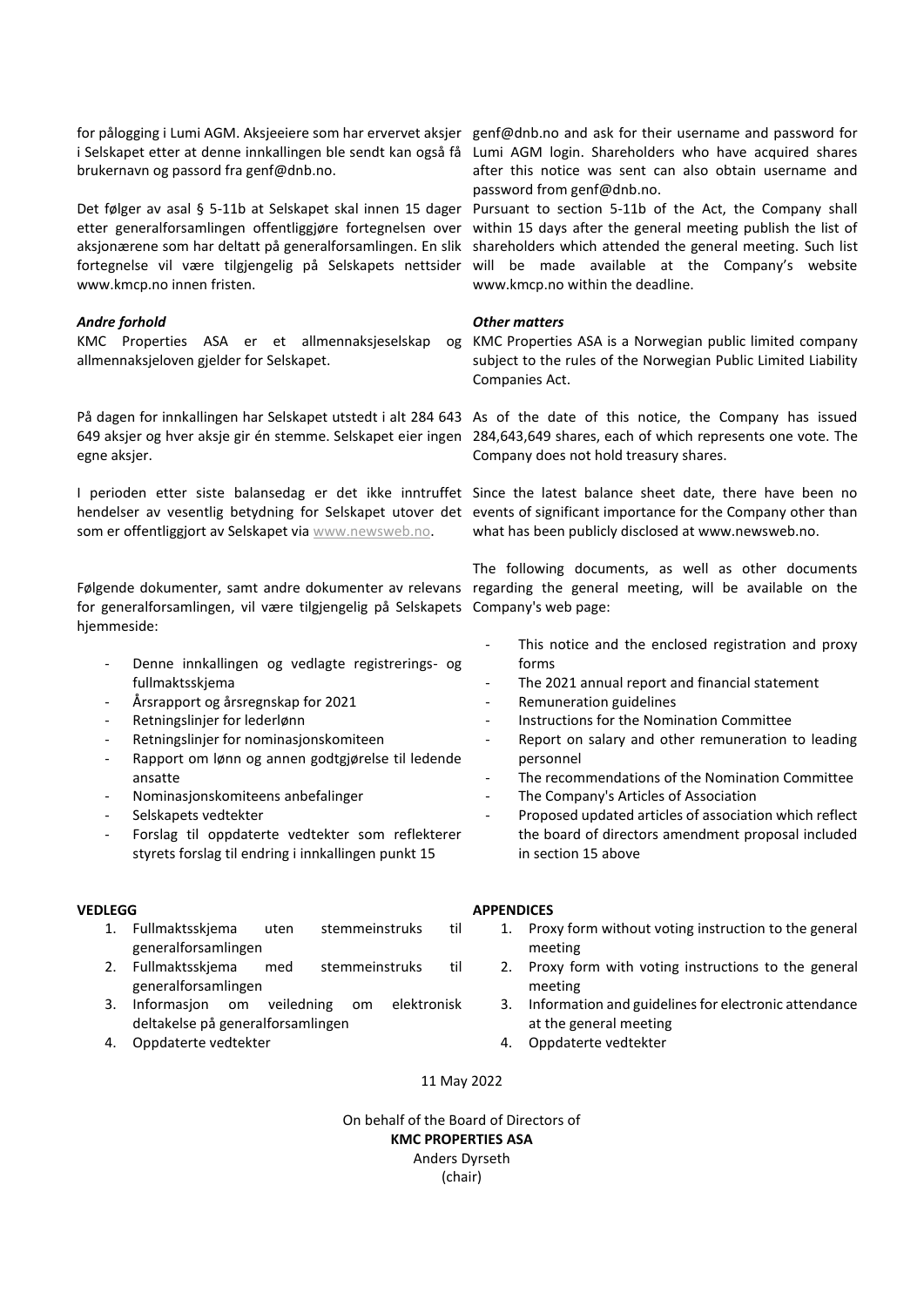**Vedlegg 1 / Appendix 1**

#### **FULLMAKTSSKJEMA UTEN STEMMEINSTRUKS TIL GENERALFORSAMLINGEN PÅ NORSK / PROXY FORM WITHOUT VOTING INSTRUCTIONS TO THE GENERAL MEETING IN NORWEGIAN**

**Ref.nr.: Pinkode:** 

#### **INNKALLING TIL ORDINÆR GENERALFORSAMLING**

ORDINÆR GENERALFORSAMLING I KMC PROPERTIES ASA AVHOLDES 01.06.2022 KL. 14.00 VIRTUELT.

Aksjonæren er registrert med følgende antall aksjer ved innkalling: \_\_\_\_\_\_\_\_\_\_\_\_, og stemmer for det antall aksjer som er eid per Record date: 31. mai 2022

#### *VIKTIG MELDING:*

*Den ordinære generalforsamlingen avholdes som et digitalt møte uten fysisk oppmøte for aksjonærene.*

*Vennligst logg inn på [https://web.lumiagm.com/#/140709126](https://web.lumiagm.com/#/140709126 )* 

*Du må identifisere deg ved hjelp av referansenummeret og PIN-koden fra VPS som du finner i investortjenester (hendelser – generalforsamling – ISIN) eller tilsendt per post (for ikke elektroniske aktører) Aksjonærer kan også få referansenummer og PIN-kode ved å kontakte DNB Bank Verdipapirservice på telefon +47 23 26 80 20 (08:00-15:30) eller per e-pos[t genf@dnb.no.](mailto:genf@dnb.no) På Selskapets nettside www.kmcp.no finner du en online guide som beskriver mer i detalj hvordan du som aksjonær kan delta på den digitale, ordinære generalforsamlingen.*

**Frist for registrering av forhåndsstemmer, fullmakter og instrukser: 31.05.2022 kl. 16:00**

#### **Forhåndsstemmer**

Forhåndsstemme må gjøres elektronisk, via selskapets hjemmeside www.kmcp.no (bruk overnevnte pin og referansenummer), eller Investortjenester (hvor du er identifisert og ikke trenger Ref.nr og PIN kode). Velg *Hendelser* – *Generalforsamling, klikk på ISIN*. For tilgang til Investortjenester kan man enten bruke *<https://www.euronextvps.no/>* eller gå via egen kontofører.

#### **Påmelding**

Aksjonærer har kun anledning til å delta online og det er ikke nødvendig med påmelding. Aksjonærer må være pålogget før møtet starter. **Er du ikke logget inn innen generalforsamlingen starter vil du ikke kunne delta**. Innlogging starter en time før.

Aksjonærer som hverken ønsker å delta online eller avgi forhåndsstemmer har anledning til å gi fullmakt til en annen person.

**Fullmakt uten stemmeinstruks** for ordinær generalforsamling i KMC Properties ASA

**Ref.nr.: Pinkode:** 

**Fullmakt gis elektronisk via selskapets hjemmeside www.kmcp.no eller via Investortjenester.**

For fullmakt via selskapets hjemmeside må overnevnte pinkode og referansenummer benyttes.

I Investortjenester velg *Hendelser* og *Generalforsamling og ISIN*. For tilgang til Investortjenester kan man enten bruke <https://www.euronextvps.no/> eller gå via egen kontofører. Alternativt kan denne blanketten sendes ti[l genf@dnb.no,](mailto:genf@dnb.no) eller per post til DNB Bank ASA, Verdipapirservice, Postboks 1600 Sentrum, 0021 Oslo. Fullmakt må være mottatt senest **31.05.2022 kl. 16:00. Blanketten må være datert og signert.**

Om det ikke oppgis navn på fullmektigen, vil fullmakten anses gitt styrets leder, eller den han eller hun bemyndiger.

**UNDERTEGNEDE: \_\_\_\_\_\_\_\_\_\_\_\_\_\_\_\_\_\_\_\_\_\_\_\_\_\_\_\_\_\_**

gir herved (sett kryss)

Styrets leder (eller den han eller hun bemyndiger), eller

 \_\_\_\_\_\_\_\_\_\_\_\_\_\_\_\_\_\_\_\_\_\_\_\_\_\_\_\_\_\_\_\_\_\_ **(NB: Fullmektig må sende en e-post til [genf@dnb.no](mailto:genf@dnb.no) for påloggingsdetaljer)** (fullmektigens navn med blokkbokstaver)

fullmakt til å delta og avgi stemme på **ordinær** generalforsamling 01.06.2022 i KMC Properties ASA for mine/våre aksjer.

| ٦<br>i<br>×<br><br>۹<br>×<br>۰.<br>× |
|--------------------------------------|
|--------------------------------------|

Dato Aksjeeiers underskrift **(Undertegnes kun ved fullmakt)**

Dersom aksjeeieren er et selskap, eller annen juridisk enhet, skal dokumentasjon i form av firmaattest, og eventuelt fullmakt, vedlegges fullmakten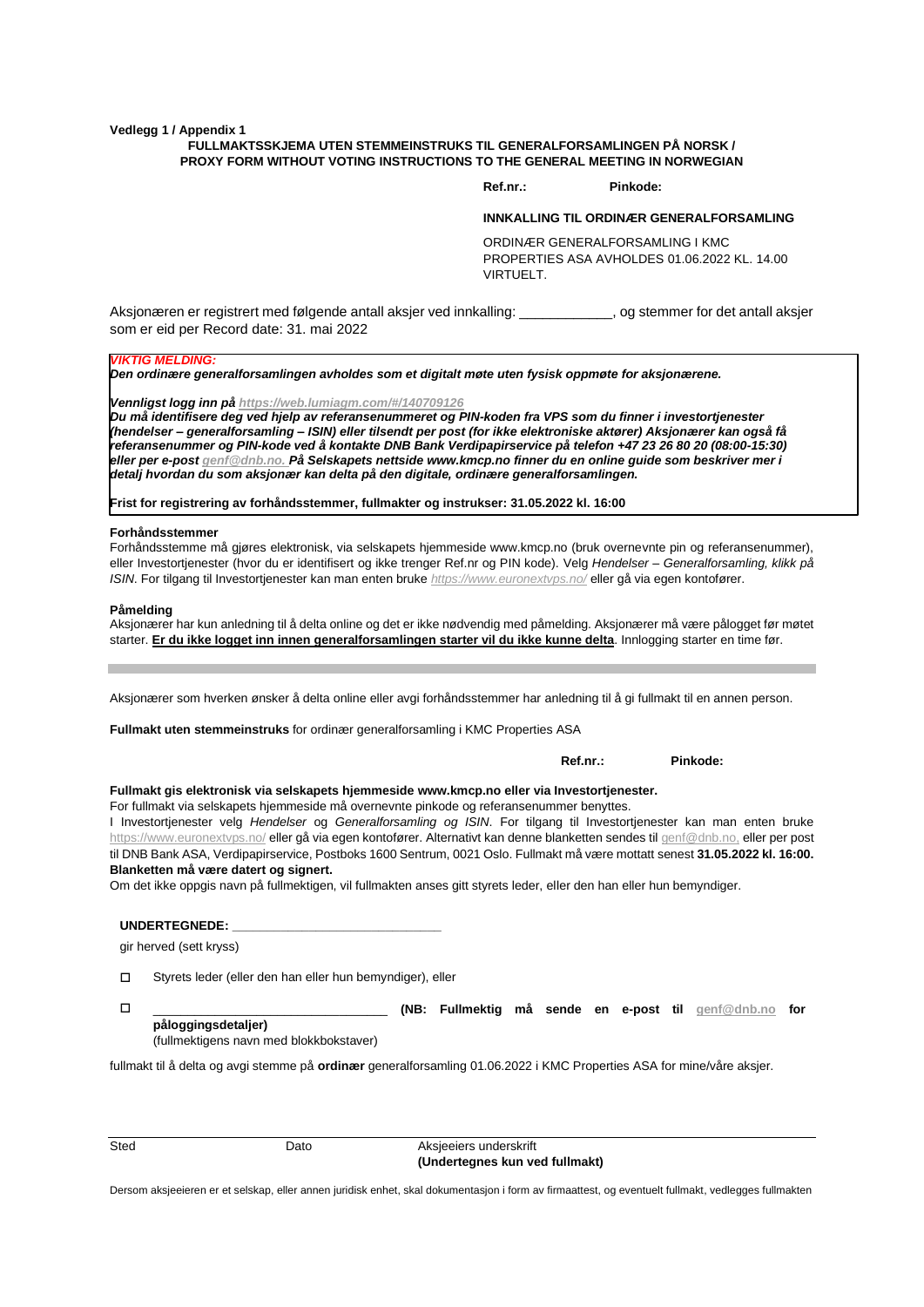**Vedlegg 1 / Appendix 1**

### **FULLMAKTSSKJEMA UTEN STEMMEINSTRUKS TIL GENERALFORSAMLINGEN PÅ ENGELSK / PROXY FORM WITHOUT VOTING INSTRUCTIONS TO THE GENERAL MEETING IN ENGLISH**

**Ref no: PIN code:**

#### **NOTICE OF ANNUAL GENERAL MEETING**

MEETING IN KMC PROPERTIES ASA WILL BE HELD ON 1 JUNE 2022 AT 2.00 P.M. VIRTUAL.

The shareholder is registered with the following amount of shares at summons: \_\_\_\_\_\_\_\_\_\_\_\_\_\_\_and vote for the number of shares owned per Record Date: 31 May 2022

#### *IMPORTANT MESSAGE:*

*The Extraordinary General Meeting will be held as a digital meeting only, with no physical attendance for shareholders.*

#### *Please log in a[t https://web.lumiagm.com/#/140709126](https://web.lumiagm.com/#/140709126)*

*You must identify yourself using the reference number and PIN code from VPS that you will find in investor services (Corporate Actions – General Meeting – ISIN) or sent you by post on this form (for non-electronic actors) Shareholders can also get their reference number and PIN code by contacting DNB Bank Registrars Department by phone +47 23 26 80 20 (8:00-a.m. to 3:30 p.m. ) or by e-mai[l genf@dnb.no.](mailto:genf@dnb.no) On the company's web page www.kmcp.no. You will find an online guide describing more in detail how you as a shareholder can participate in the Virtual meeting.* 

**Deadline for registration of advance votes, proxies and instructions: 31 May 2022 at 4:00 pm**

#### **Advance votes**

Advance votes may only be executed electronically, through the Company's website www.kmcp.no (use ref and pin code above) or through VPS Investor Services (where you are identified and do not need Ref.nr. and PIN Code). Chose *Corporate Actions - General Meeting, click on ISIN.* Investor Services can be accessed either through<https://www.euronextvps.no/> or your account operator*.*

#### **Notice of attendance**

Shareholders are only allowed to participate online and no pre-registration is required. Shareholders must be logged in before the meeting starts. **If you are not logged in before the general meeting starts, you will not be able to attend**. Log in starts an hour before.

Shareholders who do not wish to participate online or vote in advance can give proxy to another person. **Proxy without voting instructions** for Annual General Meeting of KMC Properties ASA

 **Ref no: "Refnr" PIN code: "Pin"**

**Proxy should be registered through the Company's website www.kmcp.no or through VPS Investor Services.** For granting proxy through the Company's website, the above-mentioned reference number and PIN code must be stated. In VPS Investor Services chose *Corporate Actions - General Meeting – ISIN.* Investor Services can be accessed either through <https://www.euronextvps.no/> or your account operator*.*

Alternatively you may send this form by e-mail to **genf@dnb.no**, or by regular Mail to DNB Bank ASA, Registrars Department, P.O.Box 1600 Centrum, 0021 Oslo, Norway. The proxy must be received no later than **31 May 2022 at 4.00 p.m. The form must be dated and signed in order to be valid.**

If you do not state the name of the proxy holder, the proxy will be given to the Chair of the Board of Directors or an individual authorised by him or her.

#### The undersianed

**details**)

hereby grants (tick one of the two)

the Chair of the Board of Directors (or a person authorised by him or her), or

\_\_\_\_\_\_\_\_\_\_\_\_\_\_\_\_\_\_\_\_\_\_\_\_\_\_\_\_\_\_\_\_\_\_\_\_\_\_\_\_\_ **(NB: Proxy holder must send an e-mail to [genf@dnb.no](mailto:genf@dnb.no) for log in** 

(Name of proxy holder in capital letters)

proxy to attend and vote for my/our shares at the Annual General Meeting of KMC Properties ASA on 1 June 2022.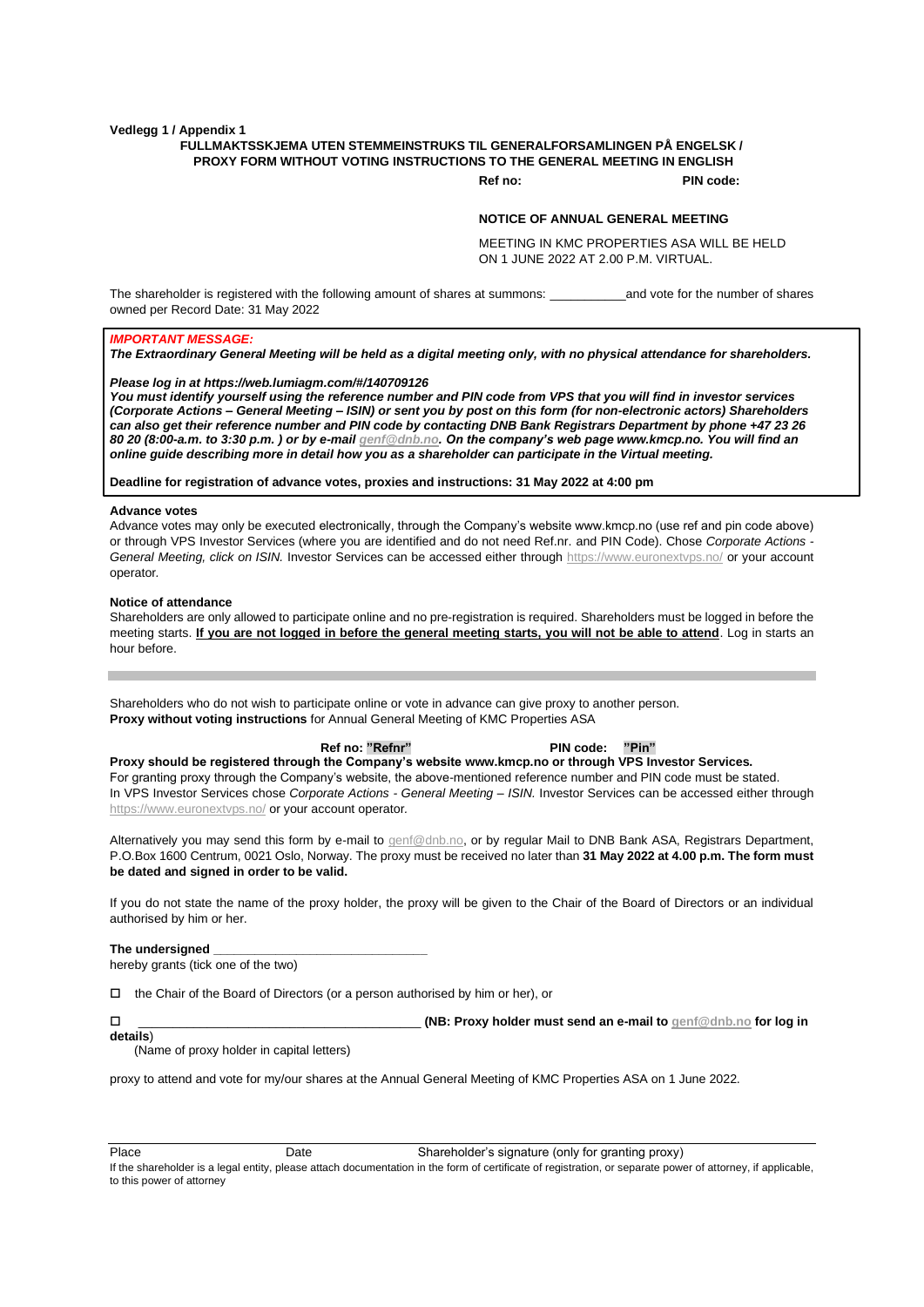#### **Vedlegg 2 / Appendix 2**

#### **KMC PROPERTIES ASA**

#### **FULLMAKTSSKJEMA MED STEMMEINSTRUKS TIL ORDINÆR GENERALFORSAMLING DEN 1. JUNI 2022 Fullmakt med stemmeinstruks** for **ordinær** generalforsamling i KMC Properties ASA.

*Dersom du ikke selv kan delta på generalforsamlingen, kan du benytte dette fullmaktsskjemaet for å gi stemmeinstruks til styrets leder eller den han eller hun bemyndiger.* (Det er også mulig å avgi forhåndsstemmer elektronisk, se eget punkt ovenfor.) *Ved instruks til andre enn styrets leder, gir du en fullmakt uten stemmeinstruks, og avtaler direkte med din fullmektig hvordan det skal stemmes..*

Fullmakter med stemmeinstruks til styrets leder kan ikke registreres elektronisk, og må sendes til [genf@dnb.no](mailto:genf@dnb.no) (skann denne blanketten), eller post til DNB Bank ASA, Verdipapirservice, Postboks 1600 Sentrum, 0021 Oslo. Blanketten må være mottatt senest 31.05.2022 kl. 16.00.

#### **Blanketten må være datert og signert.**

#### UNDERTEGNEDE: **WE SEE A REF. WE SEE A REF. WE**

gir herved styrets leder (eller den han eller hun bemyndiger) fullmakt til å delta og avgi stemme på **ordinær** generalforsamling 01.06.2022 i KMC Properties ASA for mine/våre aksjer.

Stemmegivningen skal skje i henhold til instruksjon nedenfor. Dersom det ikke krysses av i rubrikken, vil dette anses som en instruks om å stemme i tråd med styrets og nominasjonskomitéens anbefalinger. Dersom det blir fremmet forslag i tillegg til, eller som erstatning for forslaget i innkallingen, avgjør fullmektigen stemmegivningen. Dersom det er tvil om forståelsen av instruksen, vil fullmektigen kunne avstå fra å stemme.

| Agenda ordinær generalforsamling 2022                                                   | For | <b>Mot</b> | Avstå |
|-----------------------------------------------------------------------------------------|-----|------------|-------|
| 1. Valg av møteleder og en person til å medundertegne protokollen                       | □   | □          | п     |
| 2. Godkjenning av innkalling og dagsorden                                               | □   | □          | п     |
| 3. Godkjennelse av årsregnskap og årsrapport for 2021                                   | П   | □          | п     |
| 4. Godkjennelse av honorar til revisor                                                  | □   | □          | п     |
| 5. Godkjennelse av honorar til styret                                                   | □   | □          | п     |
| 6. Styrevalg                                                                            | □   | □          | п     |
| 7. Valg av medlemmer til nominasjonskomiteen                                            | П   | □          | п     |
| 8. Fastsettelse av godtgjørelse til nominasjonskomiteen                                 | □   | □          | п     |
| 9. Godkjennelse av retningslinjer for nominasjonskomiteen                               | □   | □          | п     |
| 10. Redegiørelse for foretaksstyring                                                    |     |            |       |
| 11. Godkjennelse av retningslinjer for fastsettelse av godtgjørelse for ledende ansatte | □   | □          | п     |
| 12. Rådgivende avstemning om rapport om lønn og annen godtgjørelse til ledende ansatte  | □   | □          | п     |
| 13. Generell styrefullmakt til å utstede aksjer                                         | П   | п          | п     |
| 14. Styrefullmakt til å utstede aksjer i forbindelse med incentivprogrammer             | П   | п          | п     |
| Styrefullmakt til å erverve egne aksjer<br>15.                                          | п   | □          | п     |
| 16. Endring av selskapets vedtekter                                                     | □   | □          | □     |

Sted **Dato** Dato **Aksjeeiers underskrift** 

#### **(undertegnes kun ved fullmakt med stemmeinstruks)**

Dersom aksjeeieren er et selskap, eller annen juridisk enhet, skal dokumentasjon i form av firmaattest, og eventuelt fullmakt, vedlegges fullmakten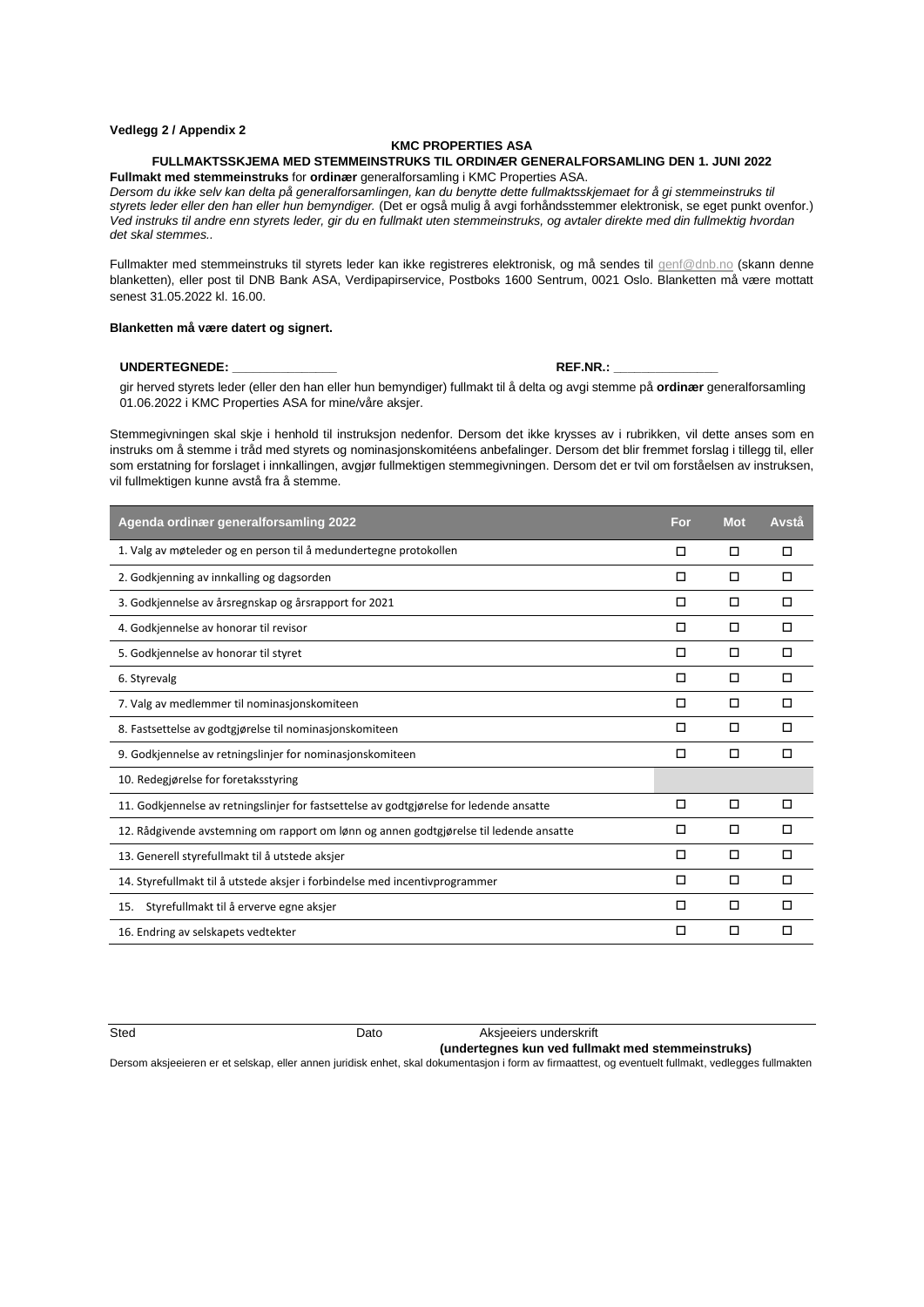#### **Vedlegg 2 / Appendix 2**

#### **KMC PROPERTIES ASA**

#### **PROXY FORM WITH VOTING INSTRUCTIONS TO THE ANNUAL GENERAL MEETING ON 1 JUNE 2022**

#### **Proxy with voting instructions** *for Annual General Meeting in KMC Properties ASA.*

*If you are unable to attend the meeting, you may use this proxy form to give voting instructions to Chair of the Board of Directors or the person authorized by him or her.* (Alternatively, you may vote electronically in advance, see separate section above.) *For instruction to other Proxy holders, submit a Proxy without voting instructions and agreed directly with the proxy holder how votes should be cast.*

Proxies with voting instructions to Chair of The Board of Directors cannot be submitted electronically, and must be sent to **[genf@dnb.no](mailto:genf@dnb.no)** (scanned form) or by regular Mail to DNB Bank ASA, Registrars' Department, P.O.Box 1600 Centrum, 0021 Oslo, Norway. The form must be received by DNB Bank ASA, Registrars' Department no later than **31 May 2022 at 4.00 p.m.**

#### **Proxies with voting instructions must be dated and signed to be valid.**

#### **THE UNDERSIGNED: \_\_\_\_\_\_\_\_\_\_\_\_\_\_\_\_\_\_\_ REF NO: \_\_\_\_\_\_\_\_\_\_\_\_\_**

hereby grants the Chair of the Board of Directors (or the person authorised by him or her) proxy to attend and vote for my/our shares at the Annual General Meeting of KMC Properties ASA on 1 June 2022.

The votes shall be exercised in accordance with the instructions below. If the sections for voting are left blank, this will be counted as an instruction to vote in accordance with the Board's and Nomination Committee's recommendations. However, if any motions are made from the attendees in addition to or in replacement of the proposals in the Notice, the proxy holder may vote at his or her discretion. If there is any doubt as to how the instructions should be understood, the proxy holder may abstain from voting.

| Agenda for the Annual General Meeting 2022                                       | For. | <b>Against</b> | <b>Abstention</b> |
|----------------------------------------------------------------------------------|------|----------------|-------------------|
| 1. Election of chair of the meeting and one person to co-sign the minutes        | п    | □              | □                 |
| 2. Approval of notice and agenda                                                 | п    | □              | □                 |
| 3.<br>Approval of the annual accounts and annual report for 2021                 | □    | □              | □                 |
| Approval of auditor remuneration<br>4.                                           | □    | □              | □                 |
| Approval of remuneration to the board<br>5.                                      | п    | □              | □                 |
| 6.<br>Board appointment                                                          | п    | □              | □                 |
| 7.<br>Election of members to the nomination committee                            | п    | П              | п                 |
| Determination of remuneration to the nomination committee<br>8.                  | □    | □              | □                 |
| 9.<br>Approval of instructions for the nomination committee                      | □    | □              | □                 |
| 10. Statement of corporate governance                                            |      |                |                   |
| 11. Approval of remuneration guidelines for senior executives                    | п    | □              | п                 |
| 12.<br>Approval of report on salary and other remuneration to leading personnel  | п    | П              | п                 |
| General board authorization to issue shares<br>13.                               | □    | □              | □                 |
| Board authorization to issue shares in connection with incentive programs<br>14. | □    | □              | □                 |
| Board authorization to acquire own shares<br>15.                                 | п    | П              | п                 |
| Amendments to the articles of association<br>16.                                 | □    | □              | □                 |

Place **Date** Date Shareholder's signature (Only for granting proxy with voting instructions) If the shareholder is a legal entity, please attach documentation in the form of certificate of registration, or separate power of attorney, if applicable, to this power of attorney

**Vedlegg 3 / Appendix 3**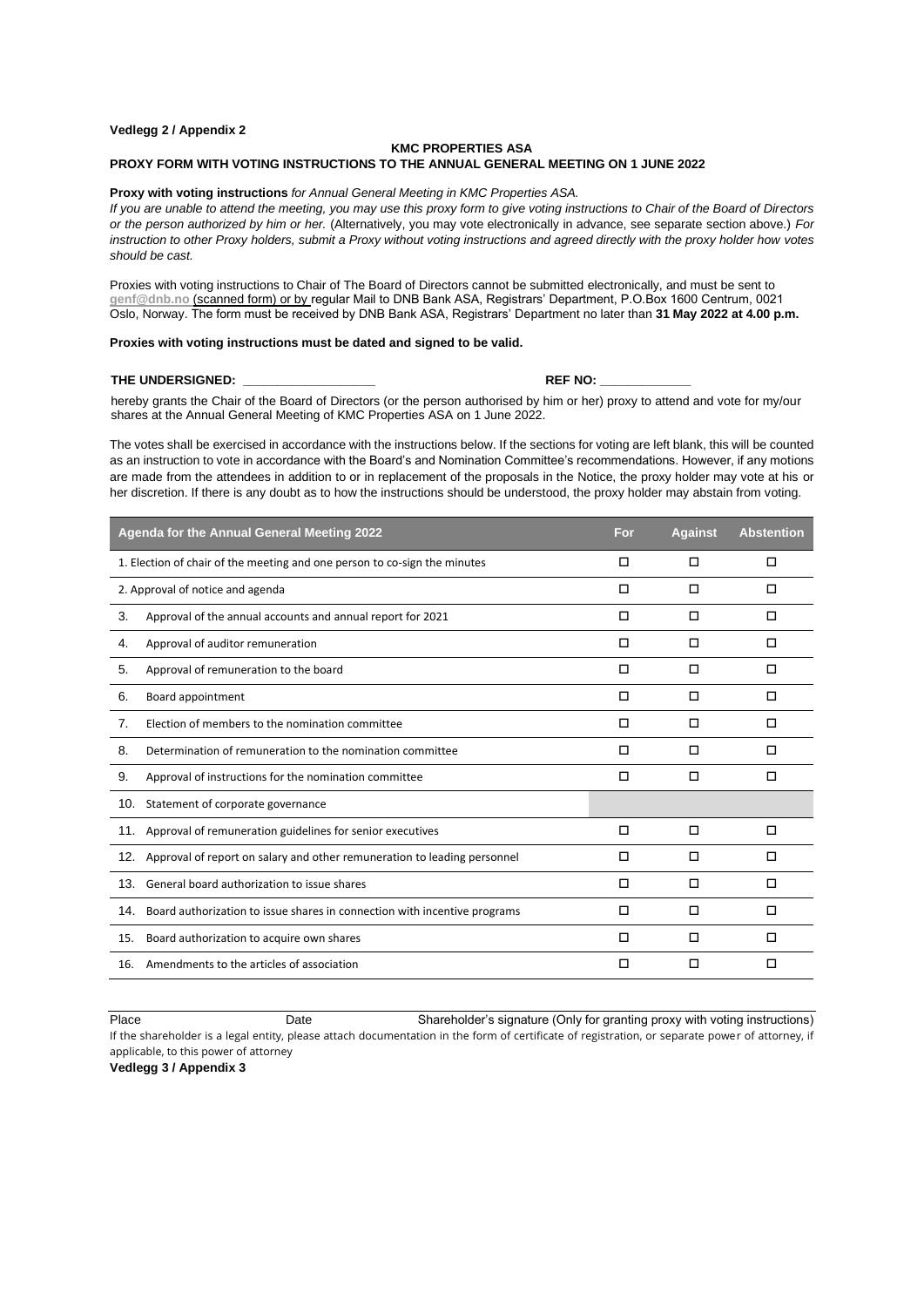#### **GUIDE FOR ONLINE DELTAKELSE KMC PROPERTIES ASA 1. JUNI 2022**

**KMC Properties ASA vil gjennomføre ordinær generalforsamling den 1. juni 2022 kl. 14:30 CET som et digitalt møte, hvor du får muligheten til å delta online med din pc, telefon eller nettbrett. Nedenfor følger en beskrivelse av hvordan du deltar online.** 

**Vi gjør samtidig oppmerksom på at du også, har mulighet til å forhåndsstemme eller gi fullmakt før møtet. Se innkalling for nærmere detaljer for forhåndsstemming og hvordan gi fullmakt. Om du forhåndsstemmer eller gir fullmakt kan du fortsatt logge deg på generalforsamlingen for å følge med samt stille spørsmål, men du vil ikke få muligheten til å stemme på sakene.**

Ved å delta online vil aksjonærer få direktesendt webcast (lyd og video) fra generalforsamlingen, mulighet til å stille skriftlige spørsmål, samt avgi stemme på hver enkelt av sakene. Sikker identifisering av aksjonærene blir gjort ved å bruke det unike referansenummeret og PIN-koden som tildeles hver aksjonær og fullmektig i Verdipapirsentralen **(Euronext VPS)** for generalforsamlingen.

Ingen påmelding er nødvendig eller ønskelig for aksjonærer som vil delta online, men aksjonærer **må være logget inn før generalforsamlingen starter.**

**Aksjonærer som ikke finner sitt Referansenummer og PIN-kode for pålogging eller har andre tekniske spørsmål er velkomne til å ringe DNB Bank Verdipapirservice på telefon +47 23 26 80 20 (mellom 08:00-15:30), eller sende en e-post til [genf@dnb.no](mailto:genf@dnb.no)**

#### **HVORDAN FÅ TILGANG TIL GENERALFORSAMLINGEN ONLINE**

For å kunne delta online må du gå inn på følgende nettside[: https://web.lumiagm.com](https://web.lumiagm.com/)

enten på din smarttelefon, nettbrett eller pc. Alle store kjente nettlesere, som Chrome, Safari, Edge, Firefox etc. støttes.

Skriv inn **Møte-ID**: **140-709-126** og klikk **BLI MED PÅ MØTET**

Velg så **Aksjonær/shareholder Ref.nr & PIN** og klikk FORTSETT

Du må så identifisere deg med.

a) **Ref. nummer fra VPS for generalforsamlingen**

#### b) **PIN-kode fra VPS for generalforsamling**

Du vil ha muligheten til å logge inn en time før generalforsamlingen starter.

Når du er logget inn kommer du til informasjonssiden til generalforsamlingen. Her finner du informasjon fra selskapet og hvordan dette fungere teknisk. Merk at du må ha internettilgang under hele møtet.

Selskapet har også besluttet at ikke-aksjonærer kan følge med, og det er et eget valg som heter Gjestepålogging/ Guests. Gjesteinnloggede vil ikke kunne sende inn spørsmål, og vil ikke få opp saker det stemmes over.

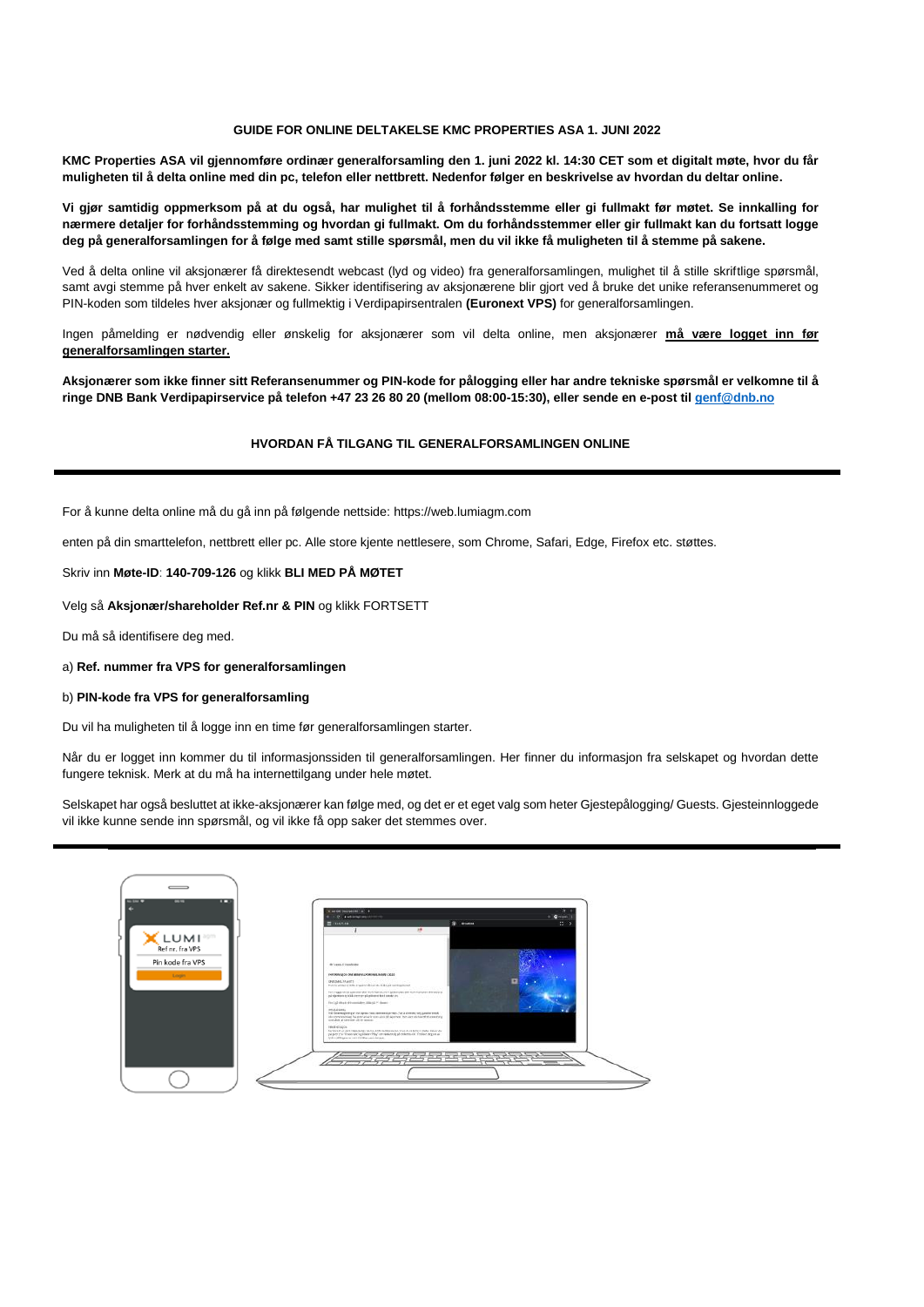#### **HVORDAN MOTTA REFERANSENUMMER OG PIN-KODE FRA VPS**

Alle aksjonærer registrert i VPS blir tildelt deres eget unike referansenummer og PIN-kode av VPS-systemet for bruk til generalforsamlingen. Disse er tilgjengelig gjennom VPS investortjenester. Logg deg på investortjenester, velg Hendelser, Generalforsamling. Klikk på ISIN og du vil kunne se ditt unike referanse-nummer (Ref.nr.) og PIN-kode.

Alle VPS direkte registrerte aksjeeiere har tilgang til investortjenester enten via [https://www.euronextvps.no](https://www.euronextvps.no/) eller nettbank. Ta kontakt med din kontofører om du mangler tilgang.

Aksjeeiere som ikke har huket av for at de ønsker meldinger fra selskap elektronisk i investortjenester, vil i tillegg få tilsendt pr. post deres referansenummer og PIN-kode sammen med innkallingen fra selskapet. (på registrerings blankett).

**Forvalterregistrerte aksjeeiere:** Aksjer som er holdt på en forvalter konto (nominee), må overføres til en segregert konto i den reelle eiers navn for å ha stemmerett på generalforsamlingen. Når aksjer overføres til den segregerte kontoen dannes det Ref.nr og PIN-kode for denne kontoen. Vennligst kontakt din forvalter om du ønsker ytterligere informasjon om dette.

## **HVORDAN AVGI STEMME**



Når saker er tilgjengelig for avstemming kan du stemme på alle saker så raskt du ønsker. Saker lukkes etter hvert som generalforsamlingen behandler de. Saker vil skyves til din skjerm. Klikk på stemmeikonet om du klikker deg bort fra avstemmingen

For å stemme, trykk på ditt valg på hver av sakene. FOR, MOT eller AVSTÅR. Når du har avgitt stemme vil du se at ditt valg er markert. Du får også et valg hvor du kan stemme samlet på alle saker. Bruker du dette valget kan du fortsatt overstyre valget på enkelte saker om ønskelig.

For å endre din stemme, klikk på et annet valg. Du kan også velge å kansellere. Du kan endre eller kansellere din avgitte stemme helt fram til møteleder avslutter avstemmingen på de enkelte sakene. Ditt siste valg vil være gjeldende.

**NB: Innloggede aksjonærer som har forhåndsstemt eller gitt fullmakt, vil ikke få muligheten til å stemme, men kan følge med og skrive meldinger om ønskelig.**

| 02-UK <b>マ</b>           | 15:54<br>Poll Open                                                                                                                                                                 | C 33% |
|--------------------------|------------------------------------------------------------------------------------------------------------------------------------------------------------------------------------|-------|
| Split Voting             |                                                                                                                                                                                    |       |
| the chair                | 2. Valg av møteleder og person til å<br>medundertegne protokollen /<br>Election of person to chair the<br>meeting and election of a person to<br>co-sign the minutes together with |       |
| Select'a choice to send. |                                                                                                                                                                                    |       |
| For / For                |                                                                                                                                                                                    |       |
| Mot / Against            |                                                                                                                                                                                    |       |
| Avstår / Abstain         |                                                                                                                                                                                    |       |
| Cancel                   |                                                                                                                                                                                    |       |

#### **SPØRSMÅL TIL GENERALFORSAMLINGEN**

# **EI** MELDINGER

Spørsmål eller kommentarer om sakene på agendaen kan sendes inn av aksjonærene under hele generalforsamlingen, så lenge møteleder holder åpent for dette.

For å se publiserte spørsmål fra andre aksjonærer, eller dersom du selv ønsker å stille spørsmål eller gi kommentar til noen av sakene på agendaen, velg meldingsikonet.

Skriv inn spørsmålet eller kommentaren din i meldings boksen der det står «Still et spørsmål». Når du har skrevet ferdig, klikk på send knappen.

Spørsmål sendt inn online vil bli moderert før de går til møteleder. Dette for å unngå gjentakelse av spørsmål samt fjerning av upassende språk.

**Alle aksjonærer som sender inn spørsmål eller kommentarer vil bli identifisert for andre aksjonærer ved navn, men ikke aksjebeholdning.**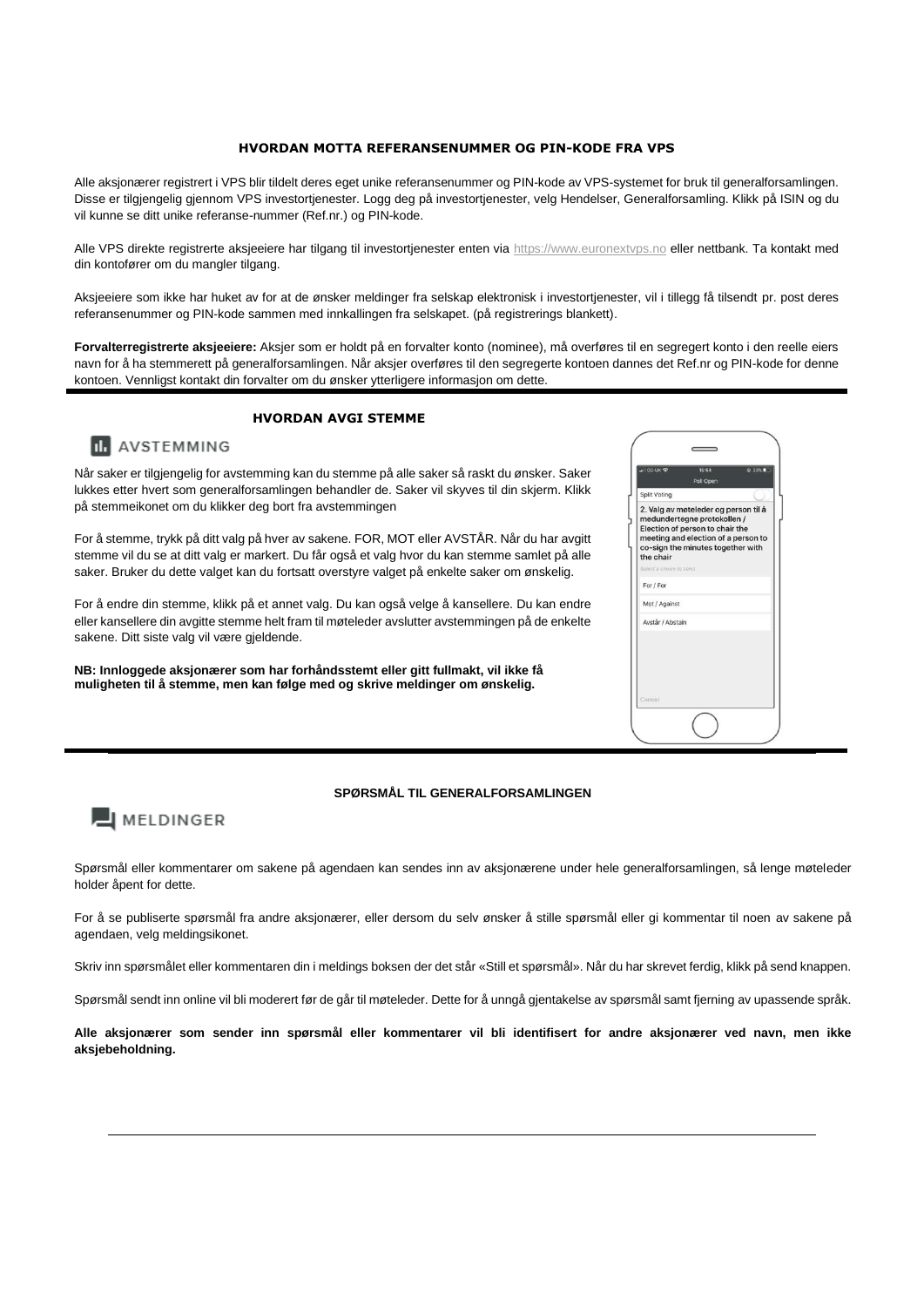**Vedlegg 3 / Appendix 3**

#### **GUIDE FOR ONLINE PARTICIPATION KMC PROPERTIES ASA 1 JUNE 2022**

**KMC Properties ASA will hold annual general meeting on June 1st 2022 at 14:00 CET as a digital meeting, where you get the opportunity to participate online with your PC, phone or tablet. Below is a description of how to participate online.**

**We also point out that you also can vote in advance or give a proxy before the meeting. See the notice for further details on advance voting and how to authorize a proxy. If you vote in advance or give a proxy, you can still log on to the general meeting to follow and ask questions, but you will not have the opportunity to vote on the items. If required a proxy can be withdrawn by requesting this once logged on.**

By participating online, shareholders will receive a live webcast from the general meeting, the opportunity to ask written questions, and vote on each of the items. Secure identification of shareholders is done by using the unique reference number and PIN code assigned to each shareholder by the Norwegian Central Securities Depository **(Euronext VPS)** in relation to this General Meeting.

No registration is required for shareholders who want to participate online, but shareholders **must be logged in before the general meeting starts.**

**Shareholder who does not find their reference number and PIN code for access or have other technical questions is welcome to call DNB Registrars Department on phone + 47 23 26 80 20 (between 08:00-15:30), or send an e-mail t[o genf@dnb.no](mailto:genf@dnb.no)**

#### **HOW TO ACCESS THE ONLINE GENERAL MEETING**

To be able to participate online, you must go to the following website: [https://web.lumiagm.com](https://web.lumiagm.com/)

either on your smartphone, tablet or PC. All major known browsers, such as Chrome, Safari, Edge, Firefox etc. are supported.

enter Meeting ID: 140-709-126 and click **Join**

Then select **Aksjonær/shareholder Ref.nr & PIN** and click CONTINUE

You must then identify yourself with.

**a) Ref. number from VPS for the general meeting**

**b) PIN code from VPS for general meeting**

#### **You will have the opportunity to log in one hour before the general meeting starts.**

Once you have logged in, you will be taken to the information page for the general meeting. Here you will find information from the company, and how this works technically. Note that you must have internet access throughout the meeting.

The company has also decided that non-shareholders can follow, and there is a separate choice called Gjestepålogging/ Guests. Guest logged in will not be able to submit questions and will not receive items that are voted on.

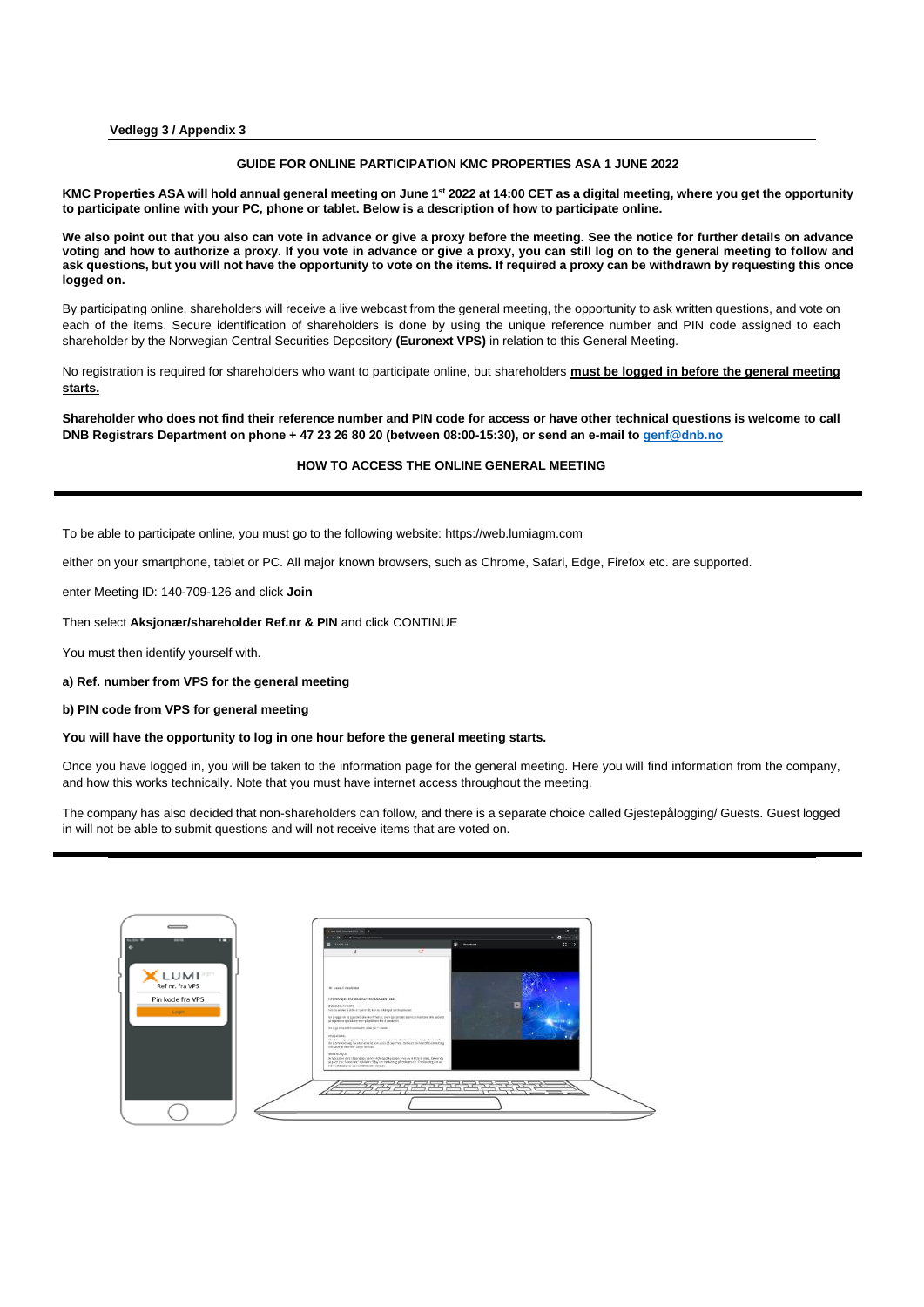#### **HOW TO RECEIVE YOUR REFERENCE NUMBER AND PIN CODE**

All shareholders registered in the VPS are assigned their own unique reference and PIN code for use in the General Meeting, available to each shareholder through VPS Investor Services. Access VPS Investor Services, select Corporate Actions, General Meeting. Click on the ISIN and you can see your reference number (Ref.nr.) and PIN code.

All VPS directly registered shareholders have access to investor services either via [https://www.euronextvps.no](https://www.euronextvps.no/) or internet bank. Contact your VPS account operator if you do not have access.

Shareholders who have not selected electronic corporate messages in Investor Services will also receive their reference number and PIN code by post together with the summons from the company (on registration form).

**Custodian registered shareholders**: Shares held through Custodians (nominee) accounts must be transferred to a segregated VPS account registered in the name of the shareholder to have voting rights on the General Meeting. Once shares are transferred to the segregated VPS account, a reference number and PIN code are assigned to this account. Please contact your custodian for further information.

### **HOW TO VOTE**

# **III** VOTING

When items are available for voting, you can vote on all items as quickly as you wish. Items are closed for voting as the general meeting considers them. Items will be pushed to your screen. Click on the vote icon if you click away from the poll.

To vote, press your choice on each of the issues. FOR, AGAINST or ABSTAIN. Once you have cast your vote, you will see that your choice is marked. You also get a choice where you can vote jointly on all items. If you use this option, you can still override the choice on items one by one if desired.

To change your voice, click on another option. You can also choose to cancel. You can change or cancel your vote until the chair of the meeting concludes the voting on the individual items. Your last choice will be valid.

**NB: Logged in shareholders who have voted in advance or given a power of attorney will not have the opportunity to vote but can follow and write messages if desired.**

# 2. Valg av møteleder og person til å<br>medundertegne protokollen / Election of person to chair the meeting and election of a person to co-sign the minutes together with<br>the chair  $For I For$ Mot / Agains Avstår / Abstair

#### **QUESTIONS TO THE CHAIRPERSON**

# **EI MESSAGING**

Questions or messages relating to the items on the agenda can be submitted by the shareholder or appointed proxy at any time during the meeting as long as chair of the meeting holds this open..

If you would like to ask a question relating to the items on the agenda, select the messaging icon.

Enter your question in the message box that says "Ask a Question". When you have finished writing your question, click on the submit button.

Questions submitted online will be moderated before going to the chair. This is to avoid repetition of questions as well as removal of inappropriate language.

**All shareholders who submit questions will be identified with their full names, but not holding of shares.**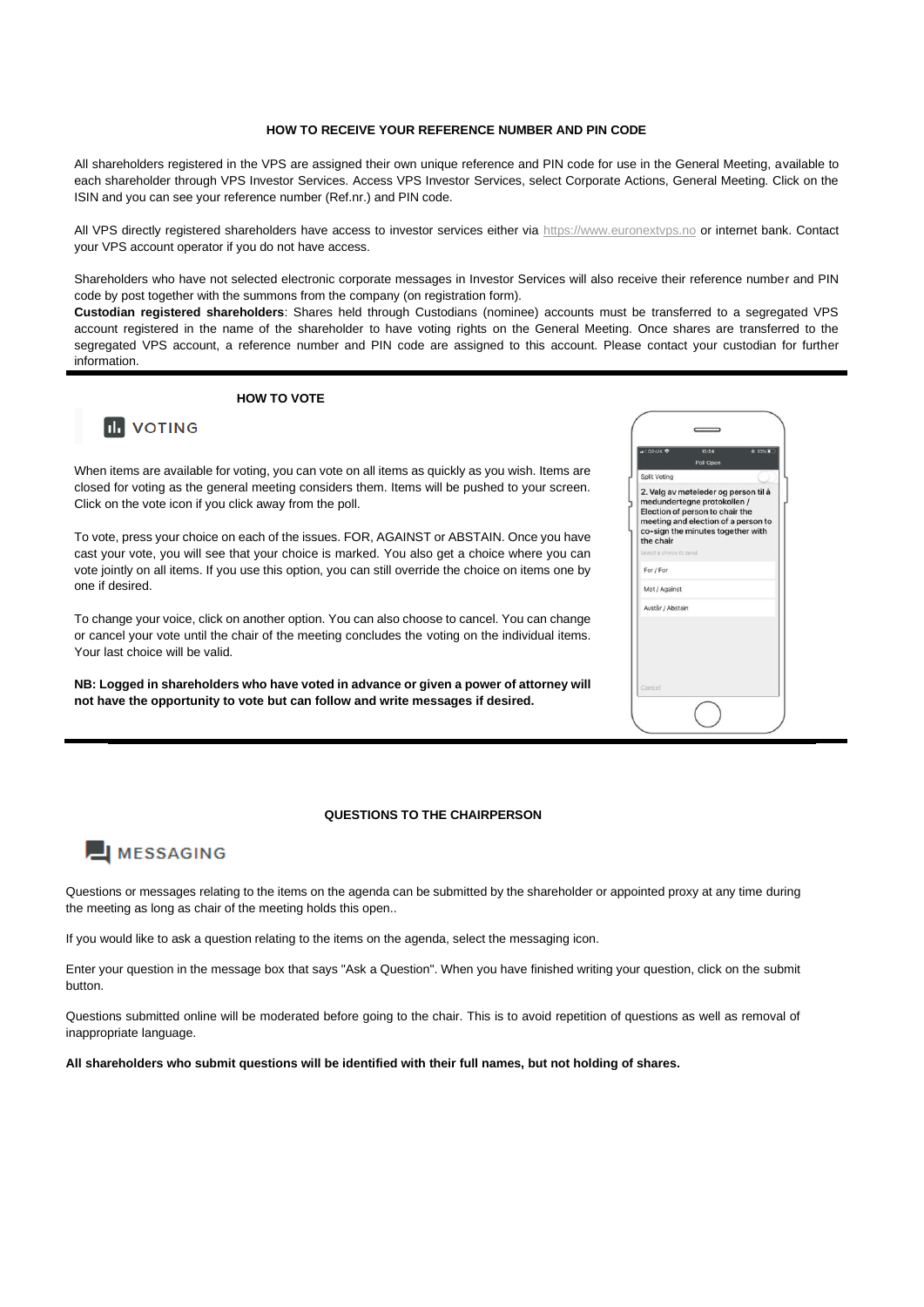# **VEDTEKTER**

# **FOR**

# **KMC PROPERTIES ASA**

(org. nr. 990 727 007)

§1

Selskapets navn er KMC Properties ASA.

§2

Selskapets forretningskontor er i Trondheim kommune.

Selskapet kan avholde generalforsamling i Oslo kommune.

§3

Selskapets virksomhet skal omfatte handel, investering i fast eiendom og verdipapirer samt annen virksomhet i tilknytning til dette, herunder deltagelse i andre selskaper med tilsvarende virksomhet gjennom egenkapital, lån eller ved avgivelse av garantier.

§4

Selskapets aksjekapital er NOK 56 928 729,80 fordelt på 284 643 649 aksjer, hver med pålydende satt til NOK 0,2. Selskapets aksjer skal være registrert i Verdipapirsentralen. Selskapets aksjer er fritt omsettelige.

§5

Selskapets styre skal bestå av minimum 3 medlemmer. Selskapets firma tegnes av styrets leder alene eller av 2 styremedlemmer i fellesskap. Styret kan tildele prokura.

§6

I den ordinære generalforsamling skal følgende spørsmål behandles og avgjøres: (i) godkjennelse av årsregnskap og årsberetning, herunder utdeling av utbytte, og (ii) andre saker som etter lov eller vedtekter hører under generalforsamlingen.

Aksjeeiere kan avgi skriftlig forhåndsstemme i saker som skal behandles på generalforsamlinger i selskapet. Slike stemmer kan også avgis ved elektronisk kommunikasjon. Adgangen til å avgi